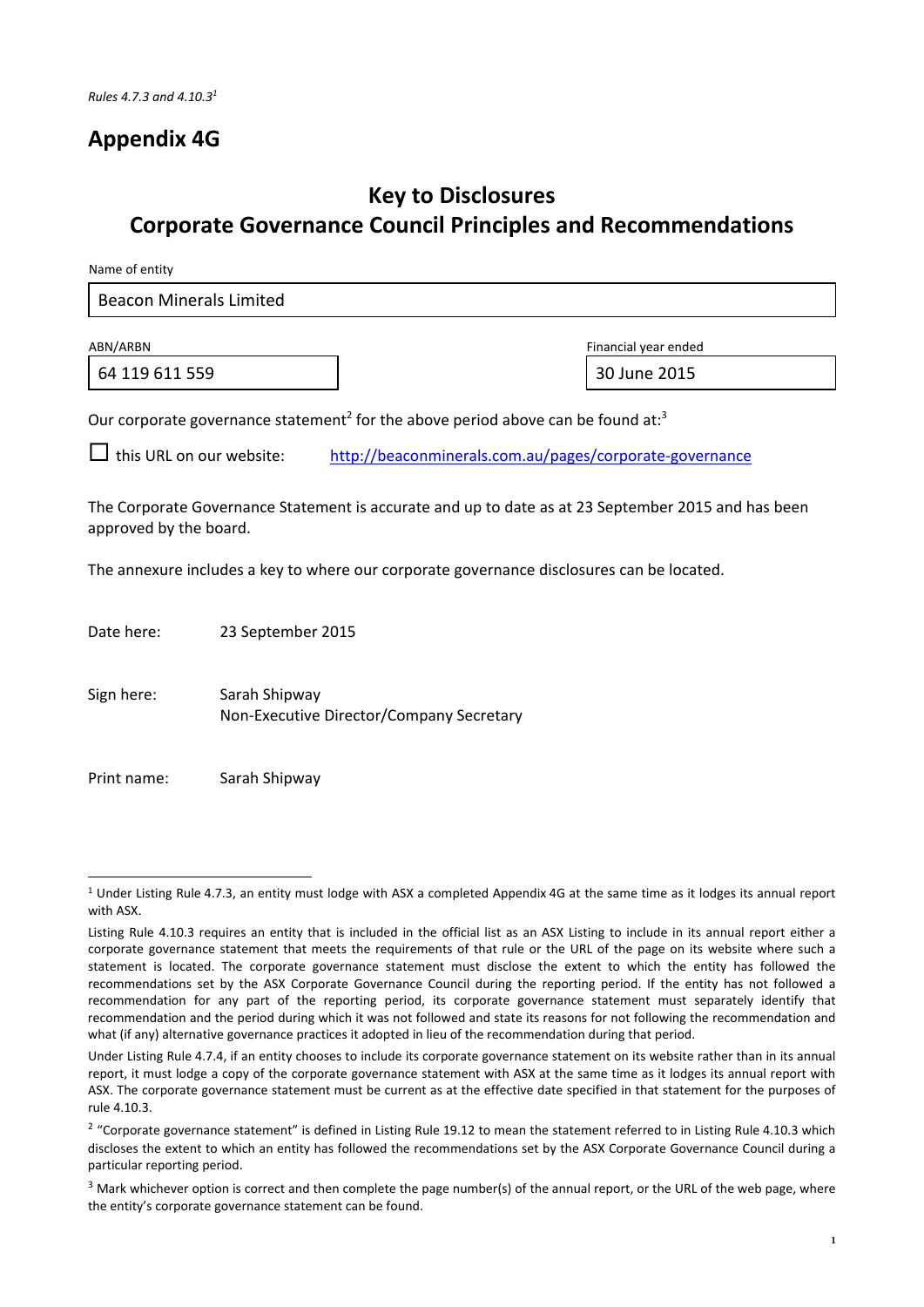#### **ANNEXURE – KEY TO CORPORATE GOVERNANCE DISCLOSURES**

| <b>Corporate Governance Council recommendation</b> |                                                                                                                                                                                                                                                                                                                                                                                                                                                                                                | We have followed the recommendation in full for the whole<br>of the period above. We have disclosed                                                                                                                                                                                                                                                                                                                                                                                | We have NOT followed the recommendation in full for the<br>whole of the period above. We have disclosed                                                                                                                                                                                              |
|----------------------------------------------------|------------------------------------------------------------------------------------------------------------------------------------------------------------------------------------------------------------------------------------------------------------------------------------------------------------------------------------------------------------------------------------------------------------------------------------------------------------------------------------------------|------------------------------------------------------------------------------------------------------------------------------------------------------------------------------------------------------------------------------------------------------------------------------------------------------------------------------------------------------------------------------------------------------------------------------------------------------------------------------------|------------------------------------------------------------------------------------------------------------------------------------------------------------------------------------------------------------------------------------------------------------------------------------------------------|
|                                                    | <b>PRINCIPLE 1 - LAY SOLID FOUNDATIONS FOR MANAGEMENT AND OVERSIGHT</b>                                                                                                                                                                                                                                                                                                                                                                                                                        |                                                                                                                                                                                                                                                                                                                                                                                                                                                                                    |                                                                                                                                                                                                                                                                                                      |
| 1.1                                                | A listed entity should disclose:<br>(a) the respective roles and responsibilities of its board<br>and management; and<br>(b) those matters expressly reserved to the board and<br>those delegated to management.                                                                                                                                                                                                                                                                               | the fact that we follow this recommendation:<br>$\sqrt{}$<br>in our Corporate Governance Statement OR<br>at this location:<br>Insert location here<br>and information about the respective roles and<br>responsibilities of our board and management (including those<br>matters expressly reserved to the board and those delegated<br>to management):<br>$\vert \sqrt{}$<br>at this location:<br>http://beaconminerals.com.au/pages/corporate-governance<br>Insert location here | an explanation why that is so in our Corporate<br>Governance Statement OR<br>we are an externally managed entity and this<br>recommendation is therefore not applicable                                                                                                                              |
| 1.2<br>1.3                                         | A listed entity should:<br>(a) undertake appropriate checks before appointing a<br>person, or putting forward to security holders a<br>candidate for election, as a director; and<br>(b) provide security holders with all material information<br>in its possession relevant to a decision on whether or<br>not to elect or re-elect a director.<br>A listed entity should have a written agreement with<br>each director and senior executive setting out the terms<br>of their appointment. | the fact that we follow this recommendation:<br>⊻<br>in our Corporate Governance Statement OR<br>at this location:<br>Insert location here<br>the fact that we follow this recommendation:<br>☑<br>in our Corporate Governance Statement OR<br>at this location:                                                                                                                                                                                                                   | an explanation why that is so in our Corporate<br>Governance Statement OR<br>we are an externally managed entity and this<br>recommendation is therefore not applicable<br>an explanation why that is so in our Corporate<br>Governance Statement OR<br>we are an externally managed entity and this |
|                                                    |                                                                                                                                                                                                                                                                                                                                                                                                                                                                                                | Insert location here                                                                                                                                                                                                                                                                                                                                                                                                                                                               | recommendation is therefore not applicable                                                                                                                                                                                                                                                           |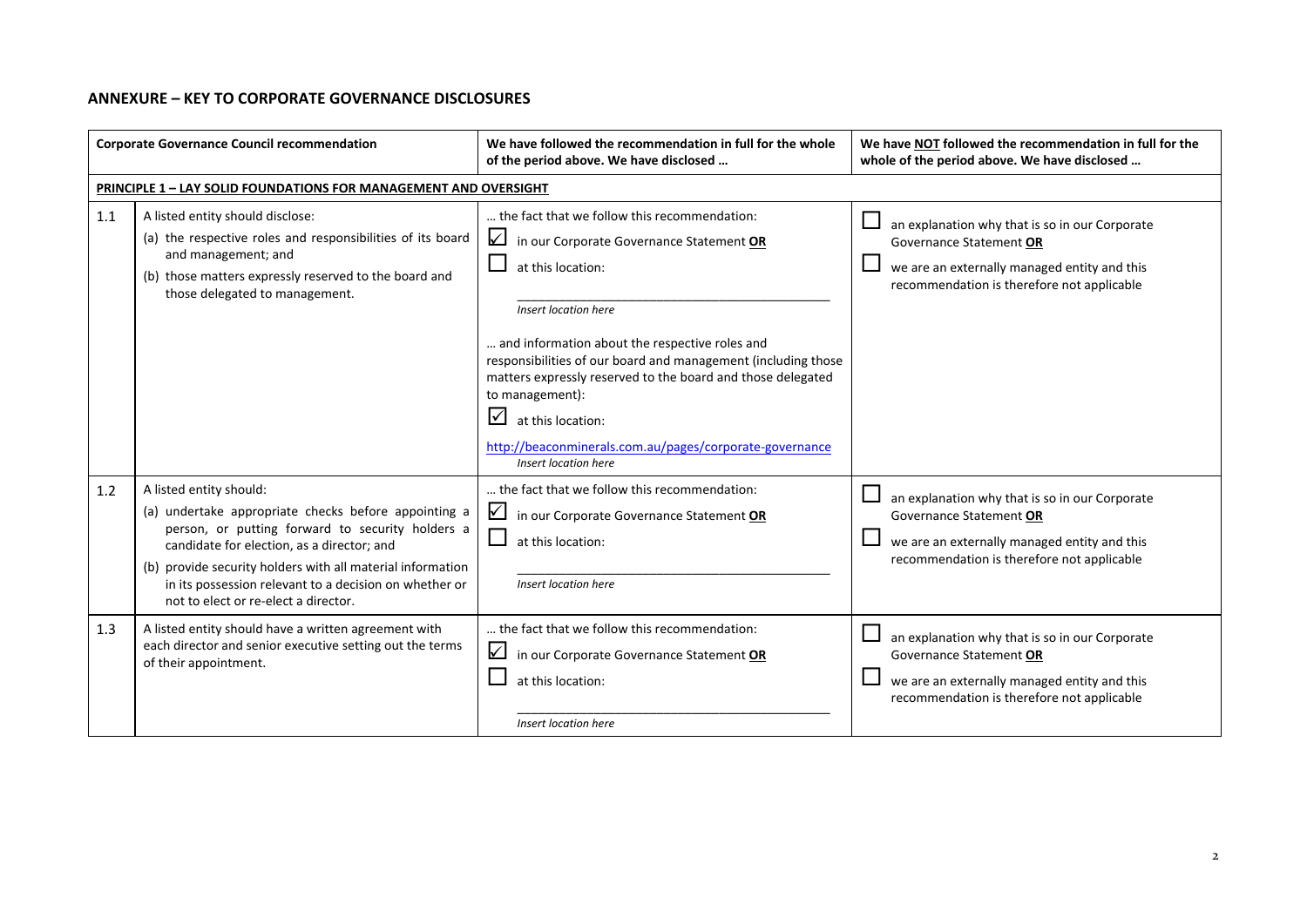|     | <b>Corporate Governance Council recommendation</b>                                                                                                                                                                                                                                                                                                                                                                                                                                                                                                                                                                                                                                                                                                                                                                                                                                                                                                                                                                                                                                | We have followed the recommendation in full for the whole<br>of the period above. We have disclosed                                                                                                                                                                                                                                                                                                                                                                                                                                                                                                                                                                                                                                                                         | We have NOT followed the recommendation in full for the<br>whole of the period above. We have disclosed                                                                              |
|-----|-----------------------------------------------------------------------------------------------------------------------------------------------------------------------------------------------------------------------------------------------------------------------------------------------------------------------------------------------------------------------------------------------------------------------------------------------------------------------------------------------------------------------------------------------------------------------------------------------------------------------------------------------------------------------------------------------------------------------------------------------------------------------------------------------------------------------------------------------------------------------------------------------------------------------------------------------------------------------------------------------------------------------------------------------------------------------------------|-----------------------------------------------------------------------------------------------------------------------------------------------------------------------------------------------------------------------------------------------------------------------------------------------------------------------------------------------------------------------------------------------------------------------------------------------------------------------------------------------------------------------------------------------------------------------------------------------------------------------------------------------------------------------------------------------------------------------------------------------------------------------------|--------------------------------------------------------------------------------------------------------------------------------------------------------------------------------------|
| 1.4 | The company secretary of a listed entity should be<br>accountable directly to the board, through the chair, on<br>all matters to do with the proper functioning of the<br>board.                                                                                                                                                                                                                                                                                                                                                                                                                                                                                                                                                                                                                                                                                                                                                                                                                                                                                                  | the fact that we follow this recommendation:<br>$\sqrt{ }$<br>in our Corporate Governance Statement OR<br>at this location:<br>Insert location here                                                                                                                                                                                                                                                                                                                                                                                                                                                                                                                                                                                                                         | $\Box$<br>an explanation why that is so in our Corporate<br>Governance Statement OR<br>we are an externally managed entity and this<br>recommendation is therefore not applicable    |
| 1.5 | A listed entity should:<br>(a) have a diversity policy which includes requirements<br>for the board or a relevant committee of the board<br>to set measurable objectives for achieving gender<br>diversity and to assess annually both the objectives<br>and the entity's progress in achieving them;<br>(b) disclose that policy or a summary of it; and<br>(c) disclose as at the end of each reporting period the<br>measurable objectives for achieving gender diversity<br>set by the board or a relevant committee of the<br>board in accordance with the entity's diversity policy<br>and its progress towards achieving them and either:<br>(1) the respective proportions of men and women<br>on the board, in senior executive positions and<br>across the whole organisation (including how the<br>entity has defined "senior executive" for these<br>purposes); or<br>(2) if the entity is a "relevant employer" under the<br>Workplace Gender Equality Act, the entity's most<br>recent "Gender Equality Indicators", as defined in<br>and published under that Act. | the fact that we have a diversity policy that complies with<br>paragraph (a):<br>$\sqcup$<br>in our Corporate Governance Statement OR<br>ப<br>at this location:<br>Insert location here<br>and a copy of our diversity policy or a summary of it:<br>ப<br>at this location:<br>Insert location here<br>the measurable objectives for achieving gender diversity set<br>by the board or a relevant committee of the board in<br>accordance with our diversity policy and our progress towards<br>achieving them:<br>in our Corporate Governance Statement OR<br>ப<br>at this location:<br>Insert location here<br>and the information referred to in paragraphs $(c)(1)$ or $(2)$ :<br>in our Corporate Governance Statement OR<br>at this location:<br>Insert location here | $\sqrt{}$<br>an explanation why that is so in our Corporate<br>Governance Statement OR<br>we are an externally managed entity and this<br>recommendation is therefore not applicable |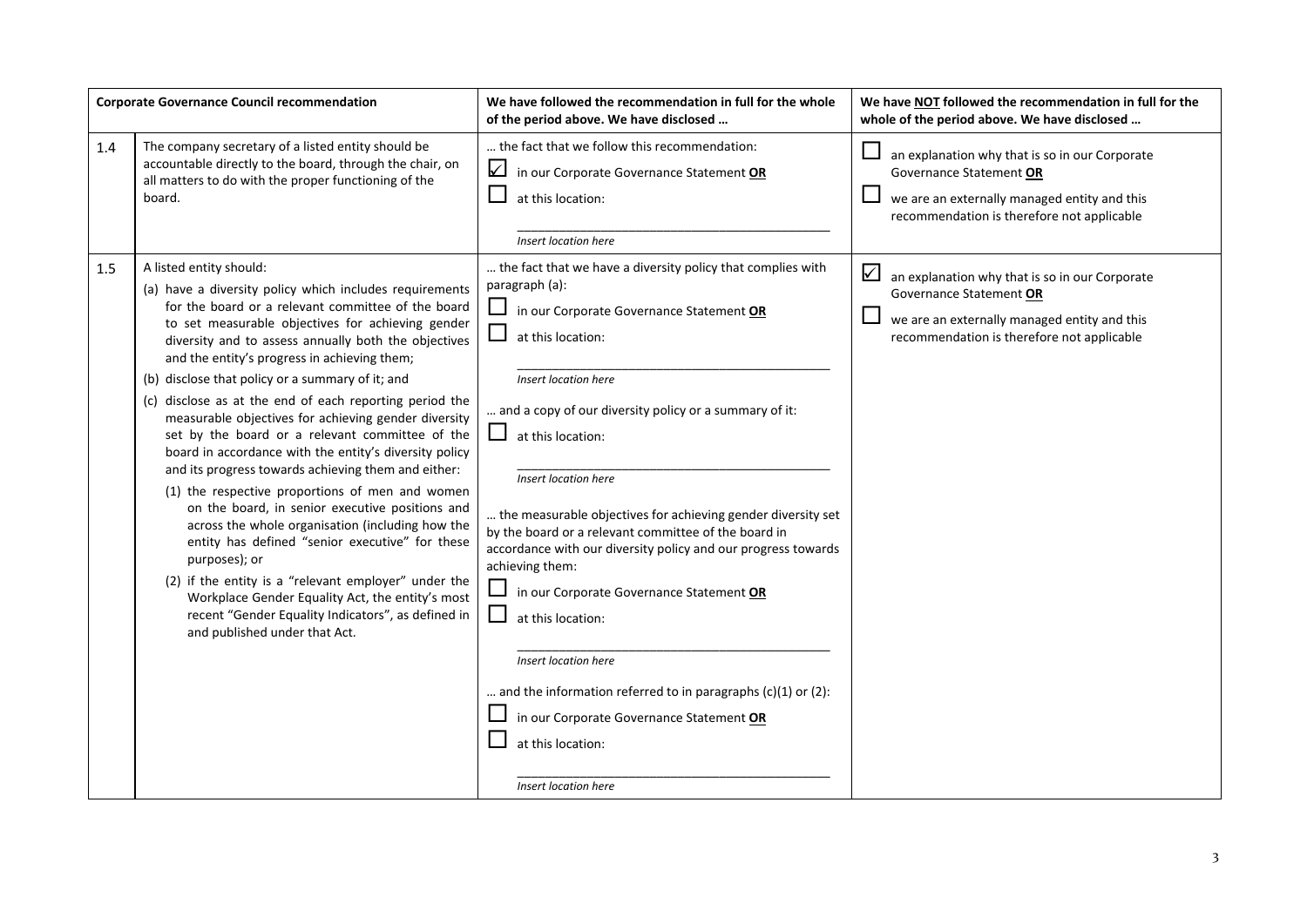|     | <b>Corporate Governance Council recommendation</b>                                                                                                                                                                                                                                                                                               | We have followed the recommendation in full for the whole<br>of the period above. We have disclosed                                                                                                                                                                                         | We have NOT followed the recommendation in full for the<br>whole of the period above. We have disclosed                                                                              |
|-----|--------------------------------------------------------------------------------------------------------------------------------------------------------------------------------------------------------------------------------------------------------------------------------------------------------------------------------------------------|---------------------------------------------------------------------------------------------------------------------------------------------------------------------------------------------------------------------------------------------------------------------------------------------|--------------------------------------------------------------------------------------------------------------------------------------------------------------------------------------|
| 1.6 | A listed entity should:<br>(a) have and disclose a process for periodically<br>evaluating the performance of the board, its<br>committees and individual directors: and<br>(b) disclose, in relation to each reporting period,<br>whether a performance evaluation was undertaken<br>in the reporting period in accordance with that<br>process. | the evaluation process referred to in paragraph (a):<br>in our Corporate Governance Statement OR<br>at this location:<br>Insert location here<br>and the information referred to in paragraph (b):<br>in our Corporate Governance Statement OR<br>at this location:<br>Insert location here | $\sqrt{}$<br>an explanation why that is so in our Corporate<br>Governance Statement OR<br>we are an externally managed entity and this<br>recommendation is therefore not applicable |
| 1.7 | A listed entity should:<br>(a) have and disclose a process for periodically<br>evaluating the performance of its senior executives;<br>and<br>(b) disclose, in relation to each reporting period,<br>whether a performance evaluation was undertaken<br>in the reporting period in accordance with that<br>process.                              | the evaluation process referred to in paragraph (a):<br>in our Corporate Governance Statement OR<br>at this location:<br>Insert location here<br>and the information referred to in paragraph (b):<br>in our Corporate Governance Statement OR<br>at this location:<br>Insert location here | $\sqrt{}$<br>an explanation why that is so in our Corporate<br>Governance Statement OR<br>we are an externally managed entity and this<br>recommendation is therefore not applicable |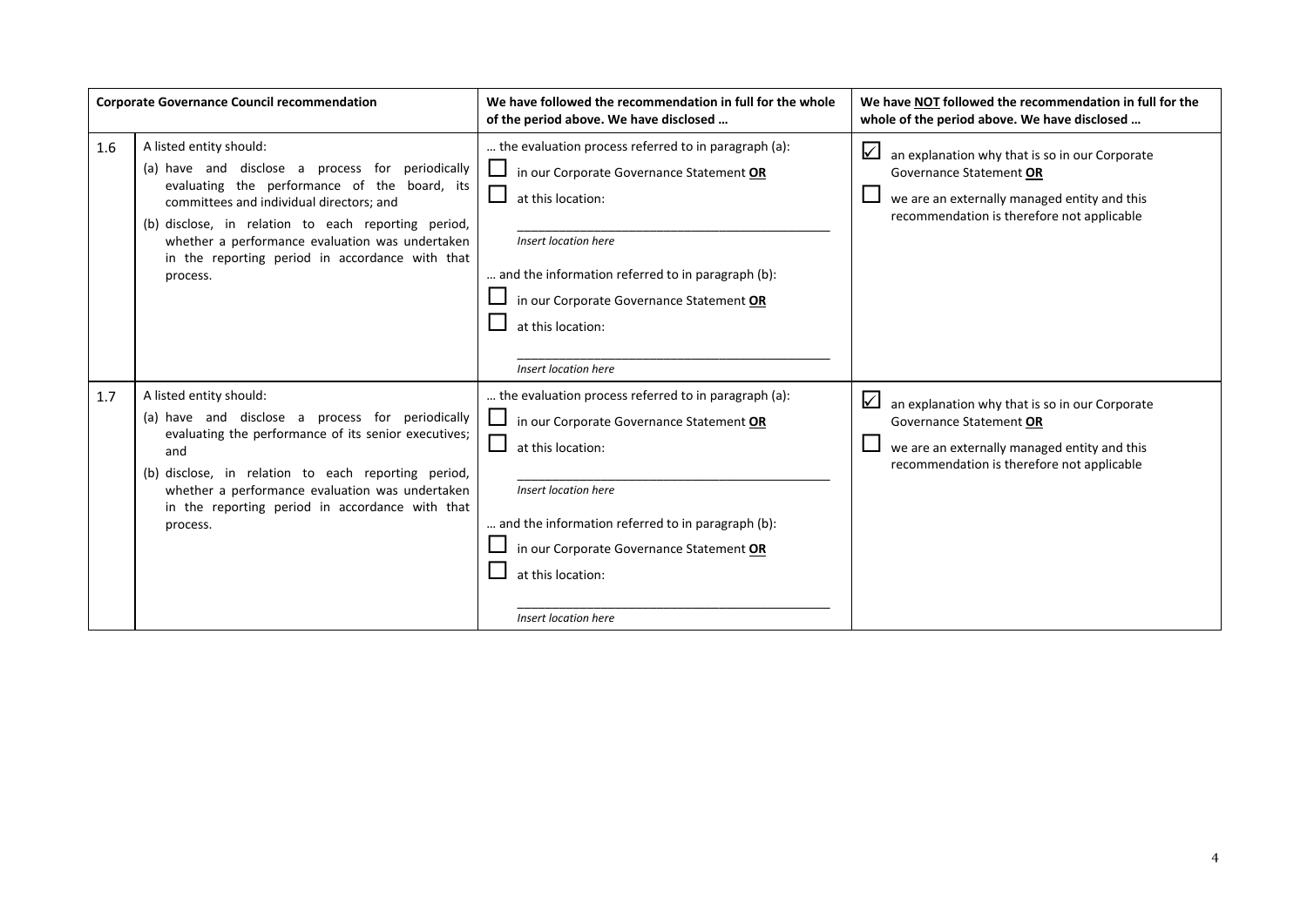|     | <b>Corporate Governance Council recommendation</b>                                                                                                                                                                                                                                                                                                                                                                                                                                                                                                                                                                                                                                                                                                                                                                                                            | We have followed the recommendation in full for the whole<br>of the period above. We have disclosed                                                                                                                                                                                                                                                                                                                                                                                                                                                                                                                                                                                                                                                                                                                                                                                                                                                            | We have NOT followed the recommendation in full for the<br>whole of the period above. We have disclosed                                                                              |
|-----|---------------------------------------------------------------------------------------------------------------------------------------------------------------------------------------------------------------------------------------------------------------------------------------------------------------------------------------------------------------------------------------------------------------------------------------------------------------------------------------------------------------------------------------------------------------------------------------------------------------------------------------------------------------------------------------------------------------------------------------------------------------------------------------------------------------------------------------------------------------|----------------------------------------------------------------------------------------------------------------------------------------------------------------------------------------------------------------------------------------------------------------------------------------------------------------------------------------------------------------------------------------------------------------------------------------------------------------------------------------------------------------------------------------------------------------------------------------------------------------------------------------------------------------------------------------------------------------------------------------------------------------------------------------------------------------------------------------------------------------------------------------------------------------------------------------------------------------|--------------------------------------------------------------------------------------------------------------------------------------------------------------------------------------|
|     | PRINCIPLE 2 - STRUCTURE THE BOARD TO ADD VALUE                                                                                                                                                                                                                                                                                                                                                                                                                                                                                                                                                                                                                                                                                                                                                                                                                |                                                                                                                                                                                                                                                                                                                                                                                                                                                                                                                                                                                                                                                                                                                                                                                                                                                                                                                                                                |                                                                                                                                                                                      |
| 2.1 | The board of a listed entity should:<br>(a) have a nomination committee which:<br>(1) has at least three members, a majority of whom<br>are independent directors; and<br>(2) is chaired by an independent director,<br>and disclose:<br>(3) the charter of the committee;<br>(4) the members of the committee; and<br>(5) as at the end of each reporting period, the<br>number of times the committee met throughout<br>the period and the individual attendances of the<br>members at those meetings; OR<br>(b) if it does not have a nomination committee, disclose<br>that fact and the processes it employs to address<br>board succession issues and to ensure that the board<br>has the appropriate balance of skills, knowledge,<br>experience, independence and diversity to enable it<br>to discharge its duties and responsibilities effectively. | [If the entity complies with paragraph (a):]<br>the fact that we have a nomination committee that<br>complies with paragraphs (1) and (2):<br>in our Corporate Governance Statement OR<br>at this location:<br>Insert location here<br>and a copy of the charter of the committee:<br>at this location:<br>Insert location here<br>and the information referred to in paragraphs (4) and (5):<br>in our Corporate Governance Statement OR<br>at this location:<br>Insert location here<br>[If the entity complies with paragraph (b):]<br>the fact that we do not have a nomination committee and<br>the processes we employ to address board succession issues<br>and to ensure that the board has the appropriate balance of<br>skills, knowledge, experience, independence and diversity to<br>enable it to discharge its duties and responsibilities effectively:<br>in our Corporate Governance Statement OR<br>at this location:<br>Insert location here | $\sqrt{}$<br>an explanation why that is so in our Corporate<br>Governance Statement OR<br>we are an externally managed entity and this<br>recommendation is therefore not applicable |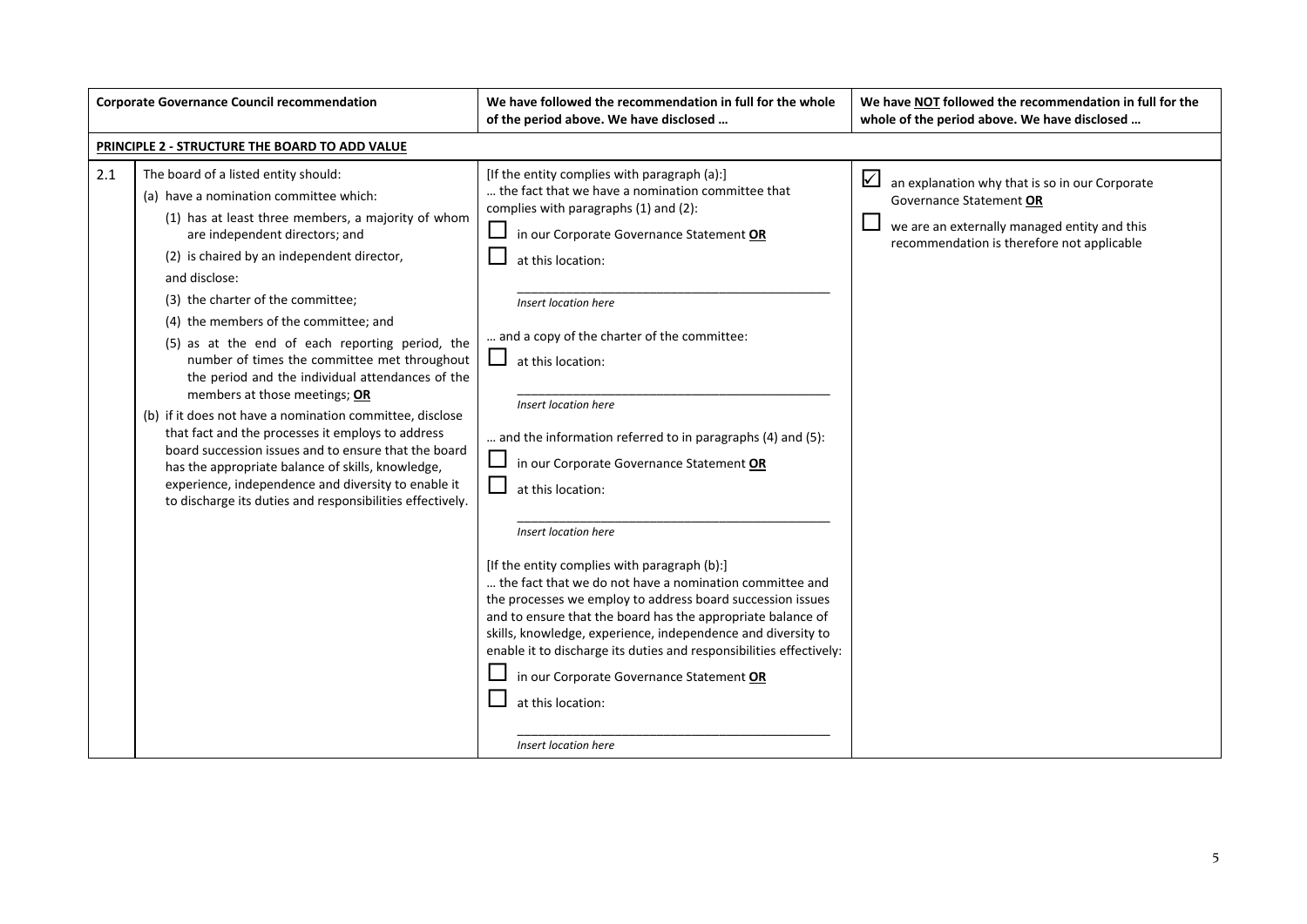|     | <b>Corporate Governance Council recommendation</b>                                                                                                                                                                                                                                                                                                                                                                                                                                                                                               | We have followed the recommendation in full for the whole<br>of the period above. We have disclosed                                                                                                                                                                                                                                                                                                                                                                                    | We have NOT followed the recommendation in full for the<br>whole of the period above. We have disclosed                                                                                 |
|-----|--------------------------------------------------------------------------------------------------------------------------------------------------------------------------------------------------------------------------------------------------------------------------------------------------------------------------------------------------------------------------------------------------------------------------------------------------------------------------------------------------------------------------------------------------|----------------------------------------------------------------------------------------------------------------------------------------------------------------------------------------------------------------------------------------------------------------------------------------------------------------------------------------------------------------------------------------------------------------------------------------------------------------------------------------|-----------------------------------------------------------------------------------------------------------------------------------------------------------------------------------------|
| 2.2 | A listed entity should have and disclose a board skills<br>matrix setting out the mix of skills and diversity that the<br>board currently has or is looking to achieve in its<br>membership.                                                                                                                                                                                                                                                                                                                                                     | our board skills matrix:<br>in our Corporate Governance Statement OR<br>at this location:<br>Insert location here                                                                                                                                                                                                                                                                                                                                                                      | $\checkmark$<br>an explanation why that is so in our Corporate<br>Governance Statement OR<br>we are an externally managed entity and this<br>recommendation is therefore not applicable |
| 2.3 | A listed entity should disclose:<br>(a) the names of the directors considered by the board<br>to be independent directors;<br>(b) if a director has an interest, position, association or<br>relationship of the type described in Box 2.3 but the<br>board is of the opinion that it does not compromise<br>the independence of the director, the nature of the<br>interest, position, association or relationship in<br>question and an explanation of why the board is of<br>that opinion; and<br>(c) the length of service of each director. | the names of the directors considered by the board to be<br>independent directors:<br>in our Corporate Governance Statement OR<br>at this location:<br>Insert location here<br>where applicable, the information referred to in paragraph<br>$(b)$ :<br>in our Corporate Governance Statement OR<br>at this location:<br>Insert location here<br>the length of service of each director:<br>in our Corporate Governance Statement OR<br>M<br>at this location:<br>Insert location here | an explanation why that is so in our Corporate<br><b>Governance Statement</b>                                                                                                           |
| 2.4 | A majority of the board of a listed entity should be<br>independent directors.                                                                                                                                                                                                                                                                                                                                                                                                                                                                   | the fact that we follow this recommendation:<br>in our Corporate Governance Statement OR<br>at this location:<br>Insert location here                                                                                                                                                                                                                                                                                                                                                  | ☑<br>an explanation why that is so in our Corporate<br>Governance Statement OR<br>we are an externally managed entity and this<br>recommendation is therefore not applicable            |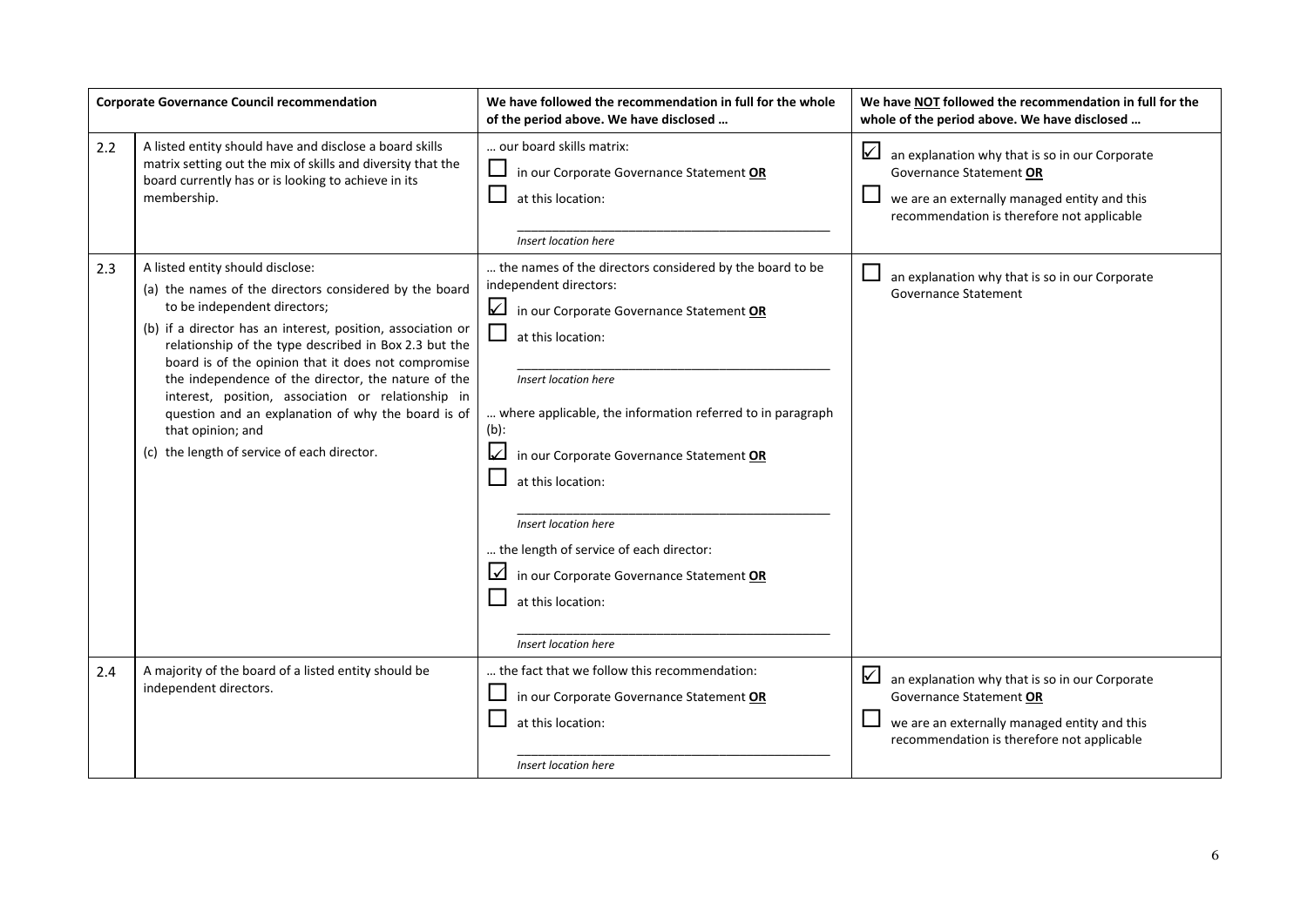|     | <b>Corporate Governance Council recommendation</b>                                                                                                                                                                                                                                                                                                                                                                                                                                                                                                                                                          | We have followed the recommendation in full for the whole<br>of the period above. We have disclosed                                                                                                                                                                                                                                   | We have NOT followed the recommendation in full for the<br>whole of the period above. We have disclosed                                                                                 |
|-----|-------------------------------------------------------------------------------------------------------------------------------------------------------------------------------------------------------------------------------------------------------------------------------------------------------------------------------------------------------------------------------------------------------------------------------------------------------------------------------------------------------------------------------------------------------------------------------------------------------------|---------------------------------------------------------------------------------------------------------------------------------------------------------------------------------------------------------------------------------------------------------------------------------------------------------------------------------------|-----------------------------------------------------------------------------------------------------------------------------------------------------------------------------------------|
| 2.5 | The chair of the board of a listed entity should be an<br>independent director and, in particular, should not be<br>the same person as the CEO of the entity.                                                                                                                                                                                                                                                                                                                                                                                                                                               | the fact that we follow this recommendation:<br>in our Corporate Governance Statement OR<br>at this location:<br>Insert location here                                                                                                                                                                                                 | $\checkmark$<br>an explanation why that is so in our Corporate<br>Governance Statement OR<br>we are an externally managed entity and this<br>recommendation is therefore not applicable |
| 2.6 | A listed entity should have a program for inducting new<br>directors and provide appropriate professional<br>development opportunities for directors to develop and<br>maintain the skills and knowledge needed to perform<br>their role as directors effectively.                                                                                                                                                                                                                                                                                                                                          | the fact that we follow this recommendation:<br>✓<br>in our Corporate Governance Statement OR<br>$\sqcup$<br>at this location:<br>Insert location here                                                                                                                                                                                | $\Box$<br>an explanation why that is so in our Corporate<br>Governance Statement OR<br>we are an externally managed entity and this<br>recommendation is therefore not applicable       |
|     | <b>PRINCIPLE 3 - ACT ETHICALLY AND RESPONSIBLY</b>                                                                                                                                                                                                                                                                                                                                                                                                                                                                                                                                                          |                                                                                                                                                                                                                                                                                                                                       |                                                                                                                                                                                         |
| 3.1 | A listed entity should:<br>(a) have a code of conduct for its directors, senior<br>executives and employees; and<br>(b) disclose that code or a summary of it.                                                                                                                                                                                                                                                                                                                                                                                                                                              | our code of conduct or a summary of it:<br>☑<br>in our Corporate Governance Statement OR<br>at this location:<br>Insert location here                                                                                                                                                                                                 | $\Box$<br>an explanation why that is so in our Corporate<br><b>Governance Statement</b>                                                                                                 |
|     | PRINCIPLE 4 - SAFEGUARD INTEGRITY IN CORPORATE REPORTING                                                                                                                                                                                                                                                                                                                                                                                                                                                                                                                                                    |                                                                                                                                                                                                                                                                                                                                       |                                                                                                                                                                                         |
| 4.1 | The board of a listed entity should:<br>(a) have an audit committee which:<br>(1) has at least three members, all of whom are non-<br>executive directors and a majority of whom are<br>independent directors; and<br>(2) is chaired by an independent director, who is not<br>the chair of the board,<br>and disclose:<br>(3) the charter of the committee;<br>(4) the relevant qualifications and experience of the<br>members of the committee; and<br>(5) in relation to each reporting period, the number<br>of times the committee met throughout the<br>period and the individual attendances of the | [If the entity complies with paragraph (a):]<br>the fact that we have an audit committee that complies<br>with paragraphs (1) and (2):<br>in our Corporate Governance Statement OR<br>ப<br>at this location:<br>Insert location here<br>and a copy of the charter of the committee:<br>ப<br>at this location:<br>Insert location here | $\checkmark$<br>an explanation why that is so in our Corporate<br><b>Governance Statement</b>                                                                                           |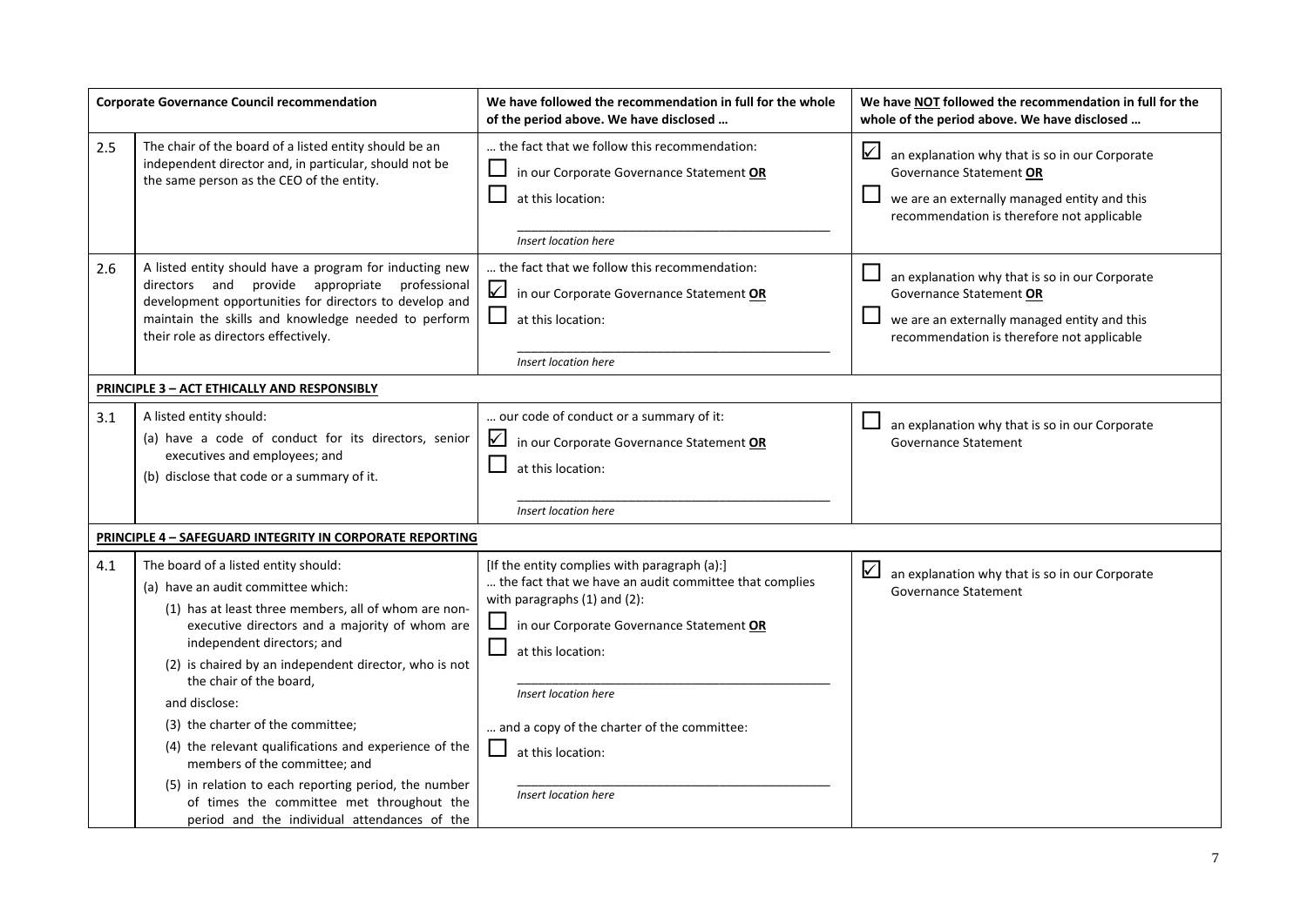|     | <b>Corporate Governance Council recommendation</b>                                                                                                                                                                                                                                                                                                                                                                                                                                                                                                                                                        | We have followed the recommendation in full for the whole<br>of the period above. We have disclosed                                                                                                                                                                                                                                                                                                                                                                                                                                                                                                         | We have NOT followed the recommendation in full for the<br>whole of the period above. We have disclosed                                                                                                                 |
|-----|-----------------------------------------------------------------------------------------------------------------------------------------------------------------------------------------------------------------------------------------------------------------------------------------------------------------------------------------------------------------------------------------------------------------------------------------------------------------------------------------------------------------------------------------------------------------------------------------------------------|-------------------------------------------------------------------------------------------------------------------------------------------------------------------------------------------------------------------------------------------------------------------------------------------------------------------------------------------------------------------------------------------------------------------------------------------------------------------------------------------------------------------------------------------------------------------------------------------------------------|-------------------------------------------------------------------------------------------------------------------------------------------------------------------------------------------------------------------------|
|     | members at those meetings; OR<br>(b) if it does not have an audit committee, disclose that<br>fact and the processes it employs that independently<br>verify and safeguard the integrity of its corporate<br>reporting, including the processes for the<br>appointment and removal of the external auditor<br>and the rotation of the audit engagement partner.                                                                                                                                                                                                                                           | and the information referred to in paragraphs (4) and (5):<br>in our Corporate Governance Statement OR<br>at this location:<br>Insert location here<br>[If the entity complies with paragraph (b):]<br>the fact that we do not have an audit committee and the<br>processes we employ that independently verify and safeguard<br>the integrity of our corporate reporting, including the<br>processes for the appointment and removal of the external<br>auditor and the rotation of the audit engagement partner:<br>in our Corporate Governance Statement OR<br>at this location:<br>Insert location here |                                                                                                                                                                                                                         |
| 4.2 | The board of a listed entity should, before it approves<br>the entity's financial statements for a financial period,<br>receive from its CEO and CFO a declaration that, in their<br>opinion, the financial records of the entity have been<br>properly maintained and that the financial statements<br>comply with the appropriate accounting standards and<br>give a true and fair view of the financial position and<br>performance of the entity and that the opinion has been<br>formed on the basis of a sound system of risk<br>management and internal control which is operating<br>effectively. | the fact that we follow this recommendation:<br>☑<br>in our Corporate Governance Statement OR<br>at this location:<br>Insert location here                                                                                                                                                                                                                                                                                                                                                                                                                                                                  | an explanation why that is so in our Corporate<br>Governance Statement                                                                                                                                                  |
| 4.3 | A listed entity that has an AGM should ensure that its<br>external auditor attends its AGM and is available to<br>answer questions from security holders relevant to the<br>audit.                                                                                                                                                                                                                                                                                                                                                                                                                        | the fact that we follow this recommendation:<br>☑<br>in our Corporate Governance Statement OR<br>at this location:<br>Insert location here                                                                                                                                                                                                                                                                                                                                                                                                                                                                  | an explanation why that is so in our Corporate<br>Governance Statement OR<br>we are an externally managed entity that does not hold<br>an annual general meeting and this recommendation is<br>therefore not applicable |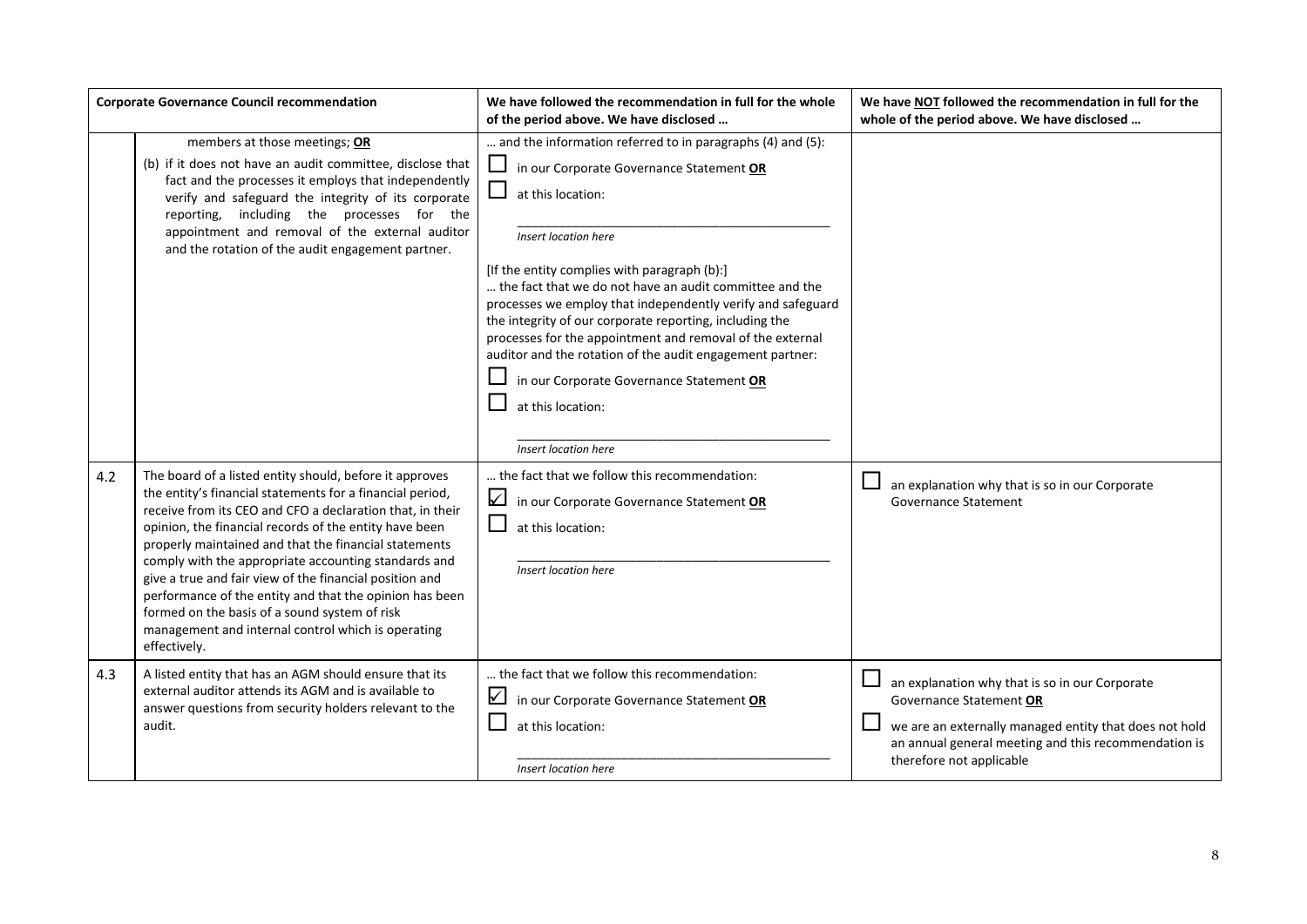|     | <b>Corporate Governance Council recommendation</b>                                                                                                                                               | We have followed the recommendation in full for the whole<br>of the period above. We have disclosed                                                                                                    | We have NOT followed the recommendation in full for the<br>whole of the period above. We have disclosed                                                                                                                             |
|-----|--------------------------------------------------------------------------------------------------------------------------------------------------------------------------------------------------|--------------------------------------------------------------------------------------------------------------------------------------------------------------------------------------------------------|-------------------------------------------------------------------------------------------------------------------------------------------------------------------------------------------------------------------------------------|
|     | <b>PRINCIPLE 5 - MAKE TIMELY AND BALANCED DISCLOSURE</b>                                                                                                                                         |                                                                                                                                                                                                        |                                                                                                                                                                                                                                     |
| 5.1 | A listed entity should:<br>(a) have a written policy for complying with its<br>continuous disclosure obligations under the Listing<br>Rules; and<br>(b) disclose that policy or a summary of it. | our continuous disclosure compliance policy or a summary<br>of it:<br>in our Corporate Governance Statement OR<br>at this location:<br>Insert location here                                            | an explanation why that is so in our Corporate<br>Governance Statement                                                                                                                                                              |
|     | PRINCIPLE 6 - RESPECT THE RIGHTS OF SECURITY HOLDERS                                                                                                                                             |                                                                                                                                                                                                        |                                                                                                                                                                                                                                     |
| 6.1 | A listed entity should provide information about itself<br>and its governance to investors via its website.                                                                                      | information about us and our governance on our website:<br>☑<br>at this location:<br>Insert location here                                                                                              | an explanation why that is so in our Corporate<br>Governance Statement                                                                                                                                                              |
| 6.2 | A listed entity should design and implement an investor<br>relations program to facilitate effective two-way<br>communication with investors.                                                    | the fact that we follow this recommendation:<br>☑<br>in our Corporate Governance Statement OR<br>at this location:<br>Insert location here                                                             | an explanation why that is so in our Corporate<br><b>Governance Statement</b>                                                                                                                                                       |
| 6.3 | A listed entity should disclose the policies and processes<br>it has in place to facilitate and encourage participation at<br>meetings of security holders.                                      | our policies and processes for facilitating and encouraging<br>participation at meetings of security holders:<br>in our Corporate Governance Statement OR<br>at this location:<br>Insert location here | an explanation why that is so in our Corporate<br>Governance Statement OR<br>we are an externally managed entity that does not hold<br>periodic meetings of security holders and this<br>recommendation is therefore not applicable |
| 6.4 | A listed entity should give security holders the option to<br>receive communications from, and send communications<br>to, the entity and its security registry electronically.                   | the fact that we follow this recommendation:<br>$\sqrt{}$<br>in our Corporate Governance Statement OR<br>at this location:<br>Insert location here                                                     | an explanation why that is so in our Corporate<br><b>Governance Statement</b>                                                                                                                                                       |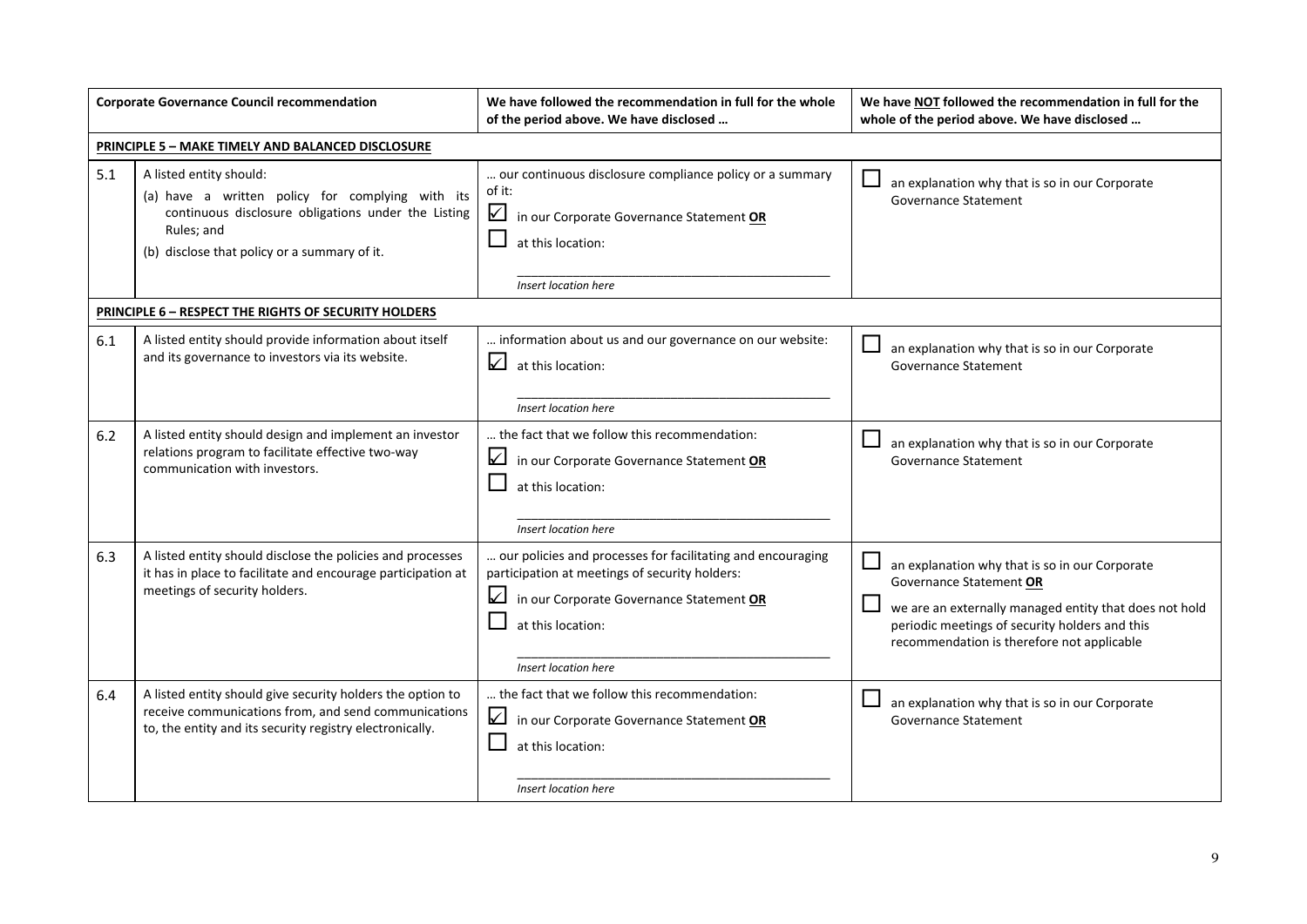|     | <b>Corporate Governance Council recommendation</b>                                                                                                                                                                                                                                                                                                                                                                                                                                                                                                                                                                                                                                                                                           | We have followed the recommendation in full for the whole<br>of the period above. We have disclosed                                                                                                                                                                                                                                                                                                                                                                                                                                                                                                                                                                                                                                                                                                                     | We have NOT followed the recommendation in full for the<br>whole of the period above. We have disclosed |
|-----|----------------------------------------------------------------------------------------------------------------------------------------------------------------------------------------------------------------------------------------------------------------------------------------------------------------------------------------------------------------------------------------------------------------------------------------------------------------------------------------------------------------------------------------------------------------------------------------------------------------------------------------------------------------------------------------------------------------------------------------------|-------------------------------------------------------------------------------------------------------------------------------------------------------------------------------------------------------------------------------------------------------------------------------------------------------------------------------------------------------------------------------------------------------------------------------------------------------------------------------------------------------------------------------------------------------------------------------------------------------------------------------------------------------------------------------------------------------------------------------------------------------------------------------------------------------------------------|---------------------------------------------------------------------------------------------------------|
|     | <b>PRINCIPLE 7 - RECOGNISE AND MANAGE RISK</b>                                                                                                                                                                                                                                                                                                                                                                                                                                                                                                                                                                                                                                                                                               |                                                                                                                                                                                                                                                                                                                                                                                                                                                                                                                                                                                                                                                                                                                                                                                                                         |                                                                                                         |
| 7.1 | The board of a listed entity should:<br>(a) have a committee or committees to oversee risk,<br>each of which:<br>(1) has at least three members, a majority of whom<br>are independent directors; and<br>(2) is chaired by an independent director,<br>and disclose:<br>(3) the charter of the committee;<br>(4) the members of the committee; and<br>(5) as at the end of each reporting period, the<br>number of times the committee met throughout<br>the period and the individual attendances of the<br>members at those meetings; OR<br>(b) if it does not have a risk committee or committees<br>that satisfy (a) above, disclose that fact and the<br>processes it employs for overseeing the entity's risk<br>management framework. | [If the entity complies with paragraph (a):]<br>the fact that we have a committee or committees to<br>oversee risk that comply with paragraphs (1) and (2):<br>in our Corporate Governance Statement OR<br>at this location:<br>Insert location here<br>and a copy of the charter of the committee:<br>at this location:<br><b>Insert location here</b><br>and the information referred to in paragraphs (4) and (5):<br>in our Corporate Governance Statement OR<br>at this location:<br>Insert location here<br>[If the entity complies with paragraph (b):]<br>the fact that we do not have a risk committee or<br>committees that satisfy (a) and the processes we employ for<br>overseeing our risk management framework:<br>in our Corporate Governance Statement OR<br>at this location:<br>Insert location here | $\sqrt{}$<br>an explanation why that is so in our Corporate<br><b>Governance Statement</b>              |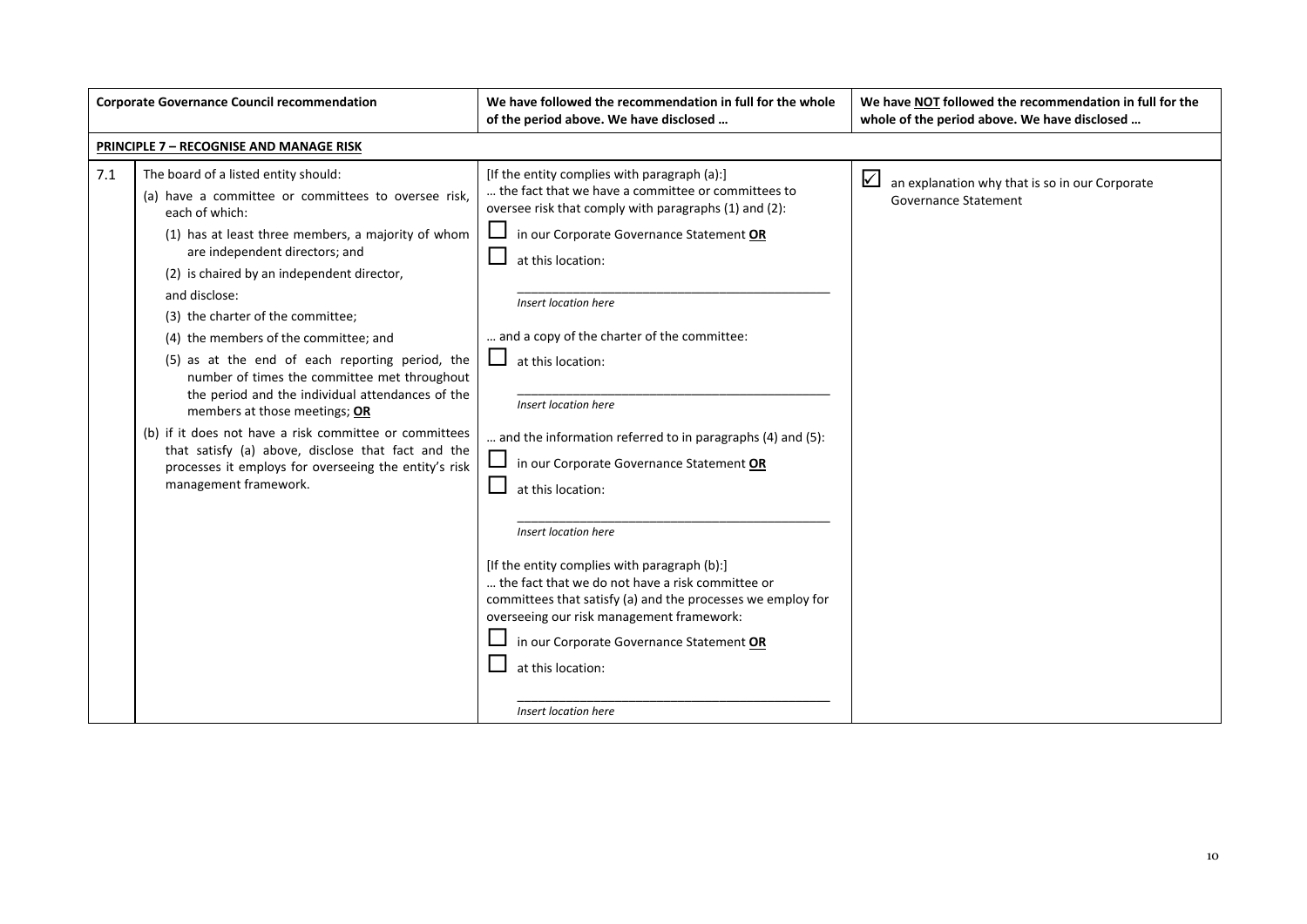|     | <b>Corporate Governance Council recommendation</b>                                                                                                                                                                                                                                                                                                                     | We have followed the recommendation in full for the whole<br>of the period above. We have disclosed                                                                                                                                                                                                                                                                                                                                                                                                                                                                             | We have NOT followed the recommendation in full for the<br>whole of the period above. We have disclosed |
|-----|------------------------------------------------------------------------------------------------------------------------------------------------------------------------------------------------------------------------------------------------------------------------------------------------------------------------------------------------------------------------|---------------------------------------------------------------------------------------------------------------------------------------------------------------------------------------------------------------------------------------------------------------------------------------------------------------------------------------------------------------------------------------------------------------------------------------------------------------------------------------------------------------------------------------------------------------------------------|---------------------------------------------------------------------------------------------------------|
| 7.2 | The board or a committee of the board should:<br>(a) review the entity's risk management framework at<br>least annually to satisfy itself that it continues to be<br>sound; and<br>(b) disclose, in relation to each reporting period,<br>whether such a review has taken place.                                                                                       | the fact that we follow this recommendation:<br>☑<br>in our Corporate Governance Statement OR<br>at this location:<br>Insert location here                                                                                                                                                                                                                                                                                                                                                                                                                                      | an explanation why that is so in our Corporate<br><b>Governance Statement</b>                           |
| 7.3 | A listed entity should disclose:<br>(a) if it has an internal audit function, how the function<br>is structured and what role it performs; OR<br>(b) if it does not have an internal audit function, that fact<br>and the processes it employs for evaluating and<br>continually improving the effectiveness of its risk<br>management and internal control processes. | [If the entity complies with paragraph (a):]<br>how our internal audit function is structured and what role<br>it performs:<br>in our Corporate Governance Statement OR<br>at this location:<br>Insert location here<br>[If the entity complies with paragraph (b):]<br>the fact that we do not have an internal audit function and<br>the processes we employ for evaluating and continually<br>improving the effectiveness of our risk management and<br>internal control processes:<br>in our Corporate Governance Statement OR<br>at this location:<br>Insert location here | ⊻<br>an explanation why that is so in our Corporate<br>Governance Statement                             |
| 7.4 | A listed entity should disclose whether it has any<br>material exposure to economic, environmental and social<br>sustainability risks and, if it does, how it manages or<br>intends to manage those risks.                                                                                                                                                             | whether we have any material exposure to economic,<br>environmental and social sustainability risks and, if we do,<br>how we manage or intend to manage those risks:<br>☑<br>in our Corporate Governance Statement OR<br>at this location:<br>Insert location here                                                                                                                                                                                                                                                                                                              | $\Box$<br>an explanation why that is so in our Corporate<br><b>Governance Statement</b>                 |
|     | PRINCIPLE 8 - REMUNERATE FAIRLY AND RESPONSIBLY                                                                                                                                                                                                                                                                                                                        |                                                                                                                                                                                                                                                                                                                                                                                                                                                                                                                                                                                 |                                                                                                         |
| 8.1 | The board of a listed entity should:<br>(a) have a remuneration committee which:                                                                                                                                                                                                                                                                                       | [If the entity complies with paragraph (a):]<br>the fact that we have a remuneration committee that                                                                                                                                                                                                                                                                                                                                                                                                                                                                             | an explanation why that is so in our Corporate                                                          |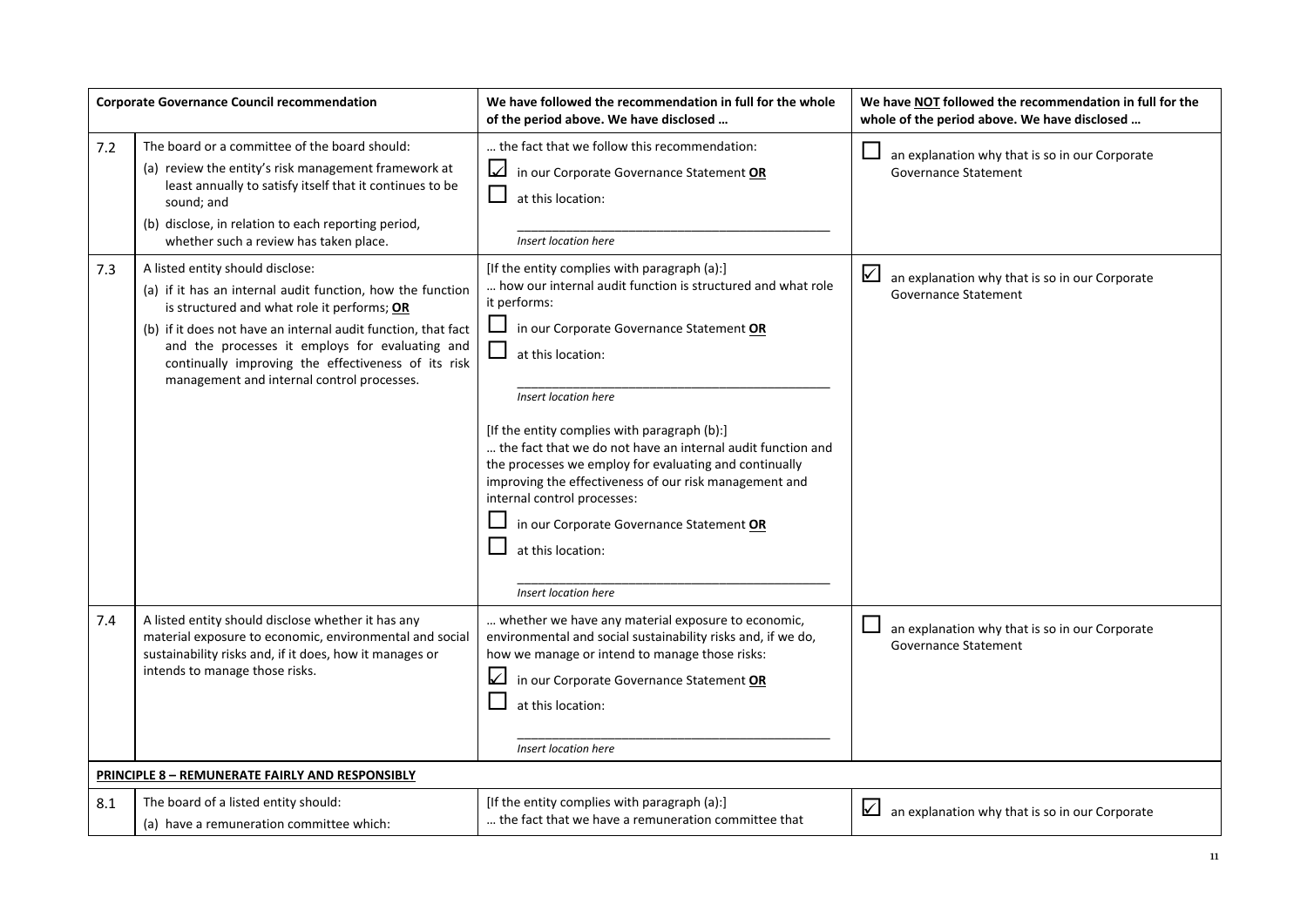| <b>Corporate Governance Council recommendation</b>                                                                                                                                                                                                                                                                                                                                                                                                                                                                                                                                                                                                                                                         | We have followed the recommendation in full for the whole<br>of the period above. We have disclosed                                                                                                                                                                                                                                                                                                                                                                                                                                                                                                                                                                                                                                                                                         | We have NOT followed the recommendation in full for the<br>whole of the period above. We have disclosed               |
|------------------------------------------------------------------------------------------------------------------------------------------------------------------------------------------------------------------------------------------------------------------------------------------------------------------------------------------------------------------------------------------------------------------------------------------------------------------------------------------------------------------------------------------------------------------------------------------------------------------------------------------------------------------------------------------------------------|---------------------------------------------------------------------------------------------------------------------------------------------------------------------------------------------------------------------------------------------------------------------------------------------------------------------------------------------------------------------------------------------------------------------------------------------------------------------------------------------------------------------------------------------------------------------------------------------------------------------------------------------------------------------------------------------------------------------------------------------------------------------------------------------|-----------------------------------------------------------------------------------------------------------------------|
| (1) has at least three members, a majority of whom<br>are independent directors; and<br>(2) is chaired by an independent director,<br>and disclose:<br>(3) the charter of the committee;<br>(4) the members of the committee; and<br>(5) as at the end of each reporting period, the<br>number of times the committee met throughout<br>the period and the individual attendances of the<br>members at those meetings; OR<br>(b) if it does not have a remuneration committee,<br>disclose that fact and the processes it employs for<br>setting the level and composition of remuneration<br>for directors and senior executives and ensuring that<br>such remuneration is appropriate and not excessive. | complies with paragraphs (1) and (2):<br>in our Corporate Governance Statement OR<br>at this location:<br>Insert location here<br>and a copy of the charter of the committee:<br>at this location:<br>Insert location here<br>and the information referred to in paragraphs (4) and (5):<br>in our Corporate Governance Statement OR<br>at this location:<br>Insert location here<br>[If the entity complies with paragraph (b):]<br>the fact that we do not have a remuneration committee and<br>the processes we employ for setting the level and composition<br>of remuneration for directors and senior executives and<br>ensuring that such remuneration is appropriate and not<br>excessive:<br>in our Corporate Governance Statement OR<br>at this location:<br>Insert location here | Governance Statement OR<br>we are an externally managed entity and this<br>recommendation is therefore not applicable |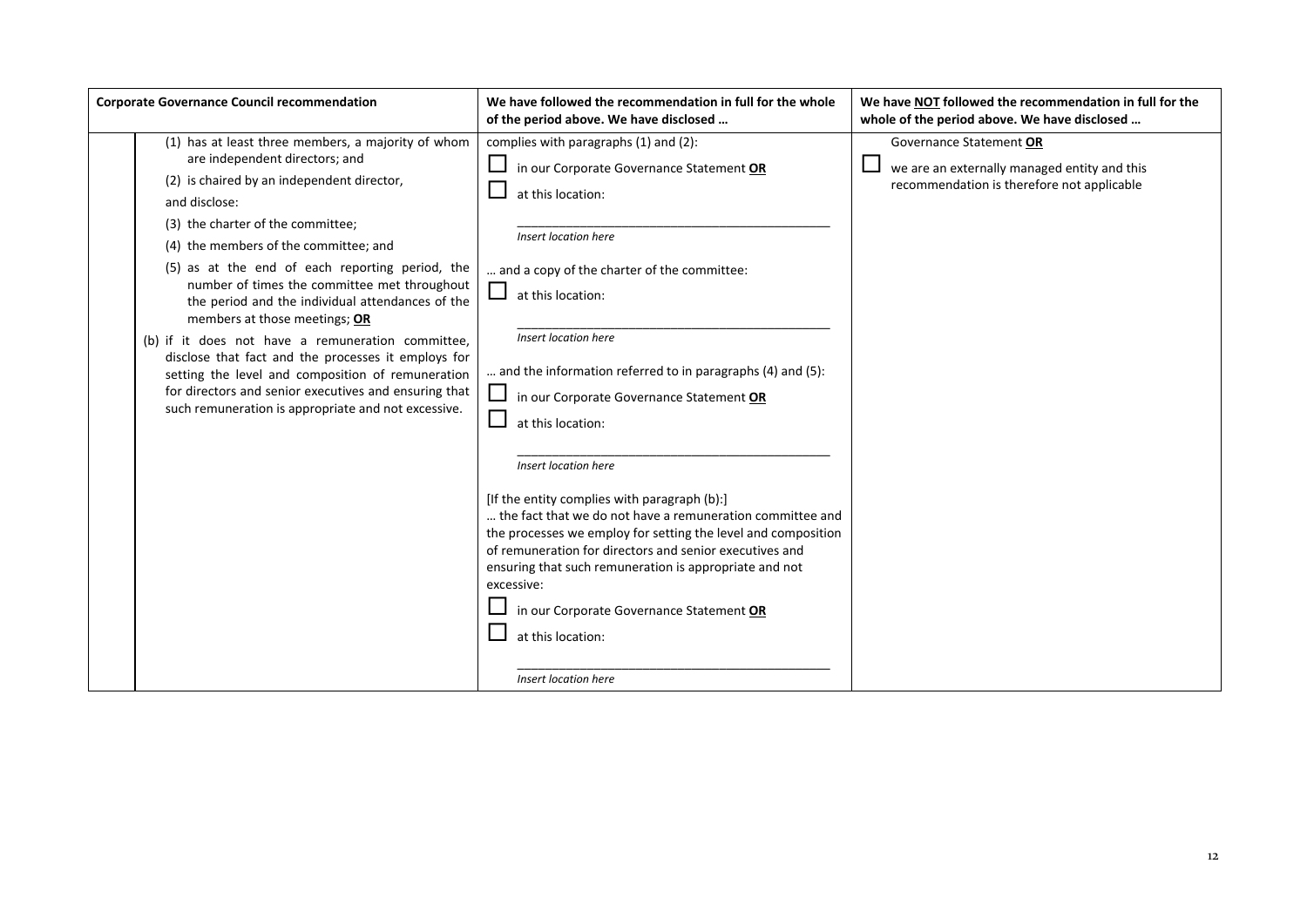| <b>Corporate Governance Council recommendation</b> |                                                                                                                                                                                                                                                                                                                                                 | We have followed the recommendation in full for the whole<br>of the period above. We have disclosed                                                                                                                                                                                 | We have NOT followed the recommendation in full for the<br>whole of the period above. We have disclosed                                                                                                                                                                                 |
|----------------------------------------------------|-------------------------------------------------------------------------------------------------------------------------------------------------------------------------------------------------------------------------------------------------------------------------------------------------------------------------------------------------|-------------------------------------------------------------------------------------------------------------------------------------------------------------------------------------------------------------------------------------------------------------------------------------|-----------------------------------------------------------------------------------------------------------------------------------------------------------------------------------------------------------------------------------------------------------------------------------------|
| 8.2                                                | A listed entity should separately disclose its policies and<br>practices regarding the remuneration of non-executive<br>directors and the remuneration of executive directors<br>and other senior executives.                                                                                                                                   | separately our remuneration policies and practices<br>regarding the remuneration of non-executive directors and<br>the remuneration of executive directors and other senior<br>executives:<br>in our Corporate Governance Statement OR<br>at this location:<br>Insert location here | an explanation why that is so in our Corporate<br>Governance Statement OR<br>we are an externally managed entity and this<br>recommendation is therefore not applicable                                                                                                                 |
| 8.3                                                | A listed entity which has an equity-based remuneration<br>scheme should:<br>(a) have a policy on whether participants are permitted<br>to enter into transactions (whether through the use<br>of derivatives or otherwise) which limit the economic<br>risk of participating in the scheme; and<br>(b) disclose that policy or a summary of it. | our policy on this issue or a summary of it:<br>in our Corporate Governance Statement OR<br>at this location:<br>Insert location here                                                                                                                                               | an explanation why that is so in our Corporate<br>Governance Statement OR<br>we do not have an equity-based remuneration scheme<br>and this recommendation is therefore not applicable OR<br>we are an externally managed entity and this<br>recommendation is therefore not applicable |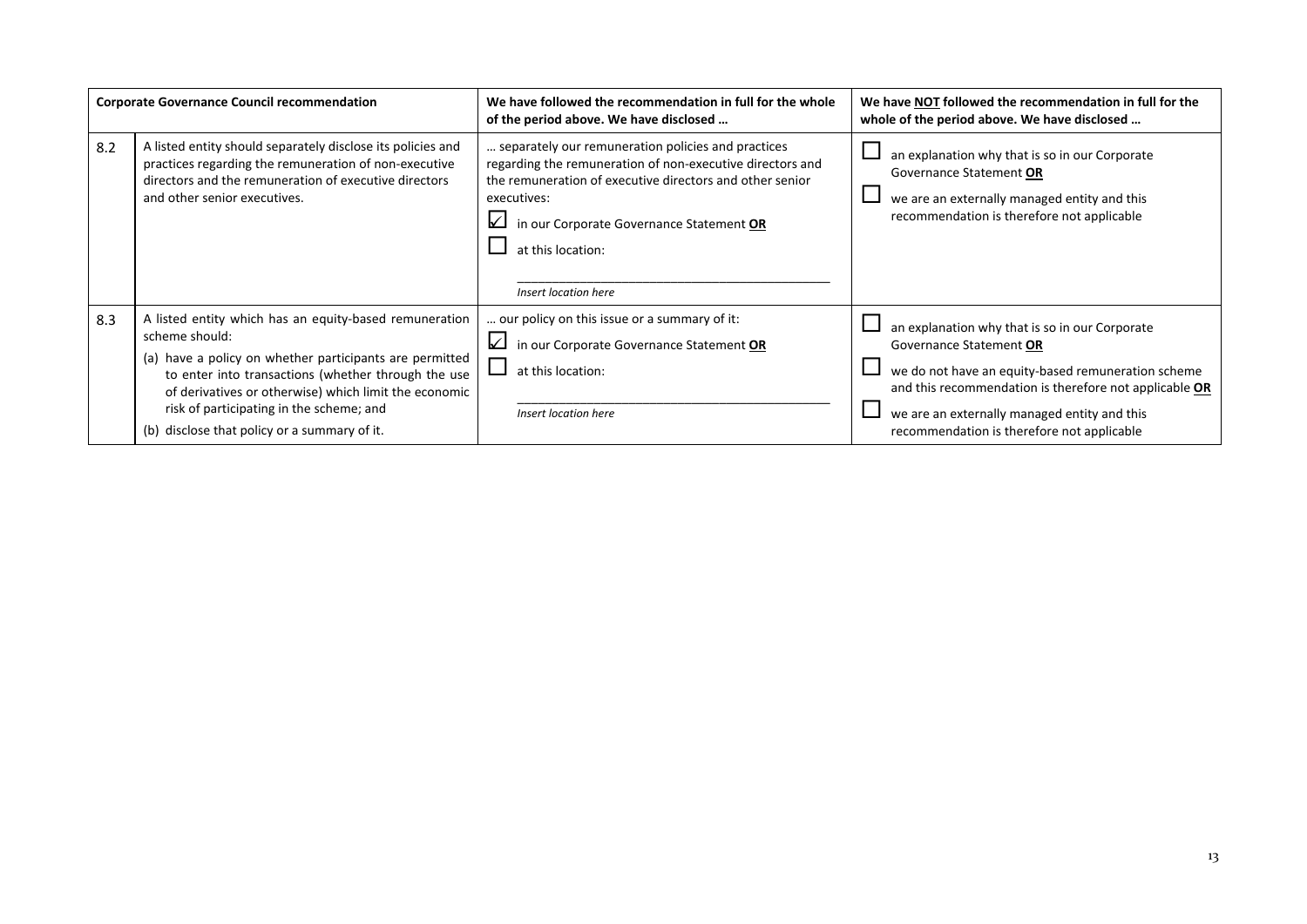

## **CORPORATE GOVERNANCE STATEMENT FOR THE YEAR ENDED 30 JUNE 2015**

The policies and practices developed and implemented by the Board over many years meet or exceed the Principles and Recommendations set out in ASX's 3<sup>rd</sup> Edition Corporate Governance Council Guidelines (ASX Guidelines).

The statement was approved by the Board of Beacon Minerals Limited and is current as at 23 September 2015. The statement and information identified therein are available on the Company's website at www.beaconminerals.com.au under the Corporate Governance Section.

|     | <b>ASX RECOMMENDATION</b>                                                                                                                                                     | <b>STATEMENT COMMENTARY</b>                                                                                                                                                                                                              | <b>COMPLIANT WITH</b> |
|-----|-------------------------------------------------------------------------------------------------------------------------------------------------------------------------------|------------------------------------------------------------------------------------------------------------------------------------------------------------------------------------------------------------------------------------------|-----------------------|
|     |                                                                                                                                                                               |                                                                                                                                                                                                                                          | <b>ASX</b>            |
|     |                                                                                                                                                                               |                                                                                                                                                                                                                                          | <b>RECOMMENDATION</b> |
|     | Principal 1: Lay solid foundations for management and oversight                                                                                                               |                                                                                                                                                                                                                                          |                       |
|     |                                                                                                                                                                               | A listed entity should establish and disclose the respective roles and responsibility of its board and management                                                                                                                        |                       |
|     | and how their performance is monitored and evaluated.                                                                                                                         |                                                                                                                                                                                                                                          |                       |
|     | 1.1 A listed entity should disclose:                                                                                                                                          |                                                                                                                                                                                                                                          |                       |
| (a) | the respective roles<br>and<br>responsibilities of its board<br>and management; and                                                                                           | The Directors monitor the business affairs of the<br>Company on behalf of Shareholders and have<br>adopted a Corporate Governance Plan which is                                                                                          | <b>Yes</b>            |
|     |                                                                                                                                                                               | designed to encourage Directors to focus their<br>attention on accountability, risk management and<br>ethical conduct.                                                                                                                   |                       |
|     |                                                                                                                                                                               | The Board Charter sets out the Board's role, powers<br>and duties and establishes the functions reserved for<br>the Board and those which are delegated to<br>management.                                                                |                       |
| (b) | those<br>matters<br>expressly<br>reserved to the board and<br>delegated<br>those<br>to<br>management.                                                                         | The Company's Board Charter is posted on the<br>Company's website which sets out the role, powers<br>and responsibility of the Board.                                                                                                    | Yes                   |
|     | 1.2 A listed entity should:                                                                                                                                                   |                                                                                                                                                                                                                                          |                       |
| (a) | undertake appropriate checks<br>before appointing a person,<br>or putting forward to security<br>holders<br>$\overline{a}$<br>candidate<br>for<br>election as a director; and | On 11 June 2015 Sarah Shipway was appointed as<br>Non-Executive Director of the Company. She will be<br>seeking election by shareholders at the 2015 AGM.<br>Appropriate background checks were carried out<br>prior to the appointment. | Yes                   |
| (b) | Provide security holders with<br>all material information in its<br>possession relevant to<br>a a<br>decision on whether or not to<br>elect or re-elect a director.           | All material information relevant to a decision about<br>each candidate for election will be contained in the<br>Notice of Meeting.                                                                                                      | <b>Yes</b>            |
|     | 1.3 A listed entity should have a                                                                                                                                             | Directors are not appointed for specific terms and are                                                                                                                                                                                   | Yes                   |

#### **BEACON MINERALS LIMITED ACN 119 611 559**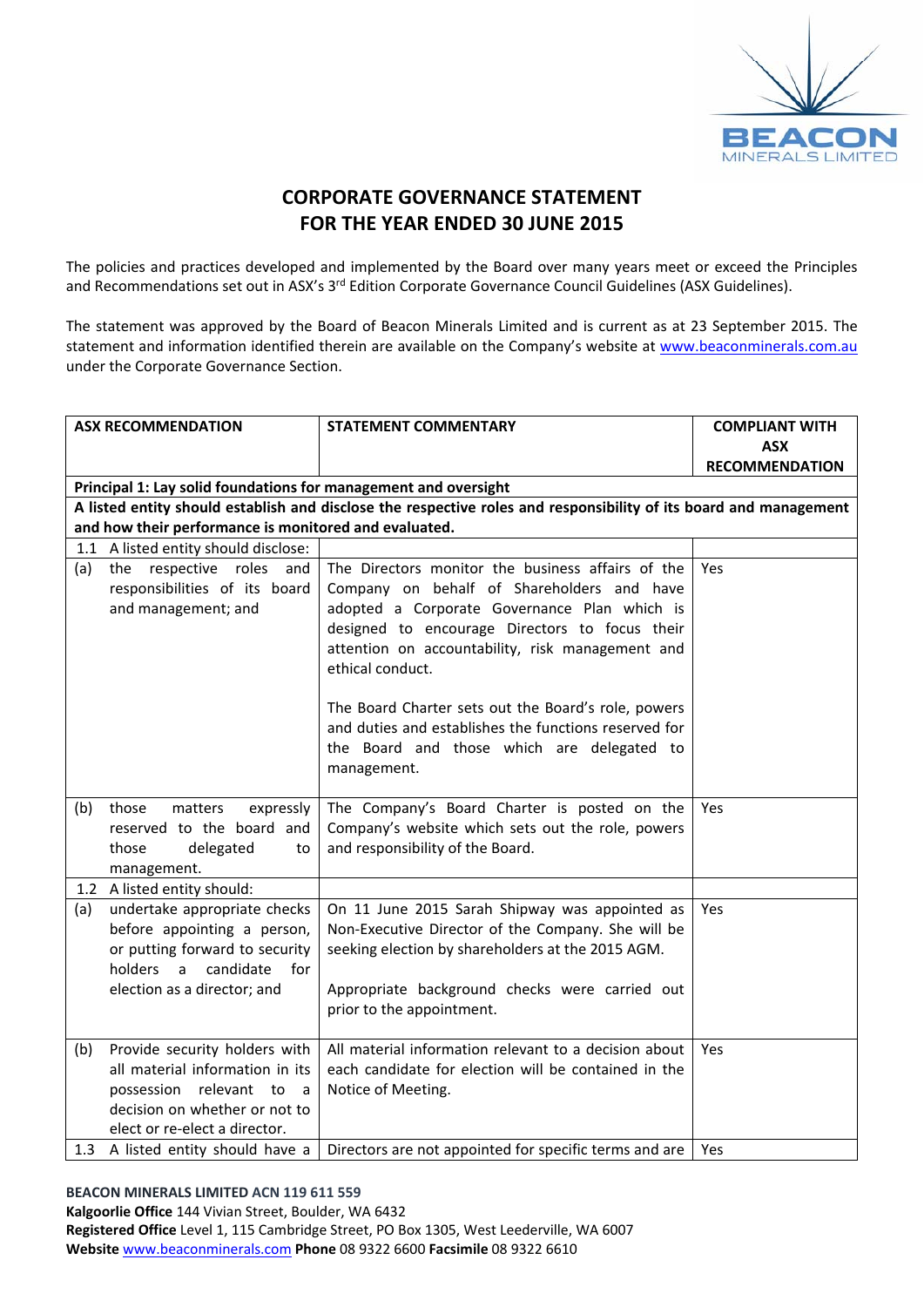

| written agreement with each<br>director and senior executive<br>setting out the terms of their<br>appointment.                                                                                                                                                                                                                                  | subject to rotational requirements for re-election.<br>for<br>continued<br>office<br>Criterion<br>is<br>effective<br>contribution, which is regularly reviewed in the<br>evaluation of the Board's performance.<br>Directors have written agreements setting out the<br>terms of their appointment.                                                                                                                                                                                                                                                                                                                                                                                                                                                                                                                                                                                                                                                                                                                                                                                                                                                                                                                                                                                                                                        |     |
|-------------------------------------------------------------------------------------------------------------------------------------------------------------------------------------------------------------------------------------------------------------------------------------------------------------------------------------------------|--------------------------------------------------------------------------------------------------------------------------------------------------------------------------------------------------------------------------------------------------------------------------------------------------------------------------------------------------------------------------------------------------------------------------------------------------------------------------------------------------------------------------------------------------------------------------------------------------------------------------------------------------------------------------------------------------------------------------------------------------------------------------------------------------------------------------------------------------------------------------------------------------------------------------------------------------------------------------------------------------------------------------------------------------------------------------------------------------------------------------------------------------------------------------------------------------------------------------------------------------------------------------------------------------------------------------------------------|-----|
| The company secretary of a<br>1.4<br>listed<br>entity<br>should<br>be<br>accountable directly to the<br>board, through the chair, on<br>all matters to do with the<br>proper functioning of the<br>board.                                                                                                                                       | The Board has access to the company secretary, who<br>is accountable directly to the Board, through the<br>Chair, on all matters to do with the proper<br>functioning of the Board.                                                                                                                                                                                                                                                                                                                                                                                                                                                                                                                                                                                                                                                                                                                                                                                                                                                                                                                                                                                                                                                                                                                                                        | Yes |
| A listed entity should:<br>1.5<br>(a)<br>have a diversity policy which<br>includes requirements for the<br>board<br><sub>or</sub><br>relevant<br>a<br>committee of the board to set<br>measurable objectives for<br>achieving gender diversity<br>and to assess annually both<br>the objectives and the entity's<br>progress in achieving them; | The Company's Diversity Policy, which is included in<br>Schedule 10 of the Company's Corporate Governance<br>Plan, recognises the benefits arising from employee<br>and Board diversity, including a broader pool of high<br>quality employees, improving employee retention,<br>accessing different perspectives and ideas and<br>benefiting from all available talent. Diversity includes,<br>but is not limited to, gender, age, ethnicity and<br>cultural background.<br>The Board is responsible for developing measurable<br>objectives and strategies to meet the Objectives of<br>the Diversity Policy (Measureable Objectives) and<br>monitoring the progress of the Measureable<br>Objectives through monitoring, evaluation and<br>reporting mechanisms listed below.<br>The Board may also set Measurable Objectives for<br>achieving gender diversity and monitoring their<br>achievement.<br>The Board will conduct all Board appointment<br>processes in a manner that promotes gender<br>including establishing<br>diversity,<br>structured<br>$\mathsf{a}$<br>approach for identifying a pool of candidates, using<br>external experts where necessary.<br>Due to the scale of the Company's operations and the<br>limited number of employees, the Company has not<br>yet set Measurable Objectives for achieving gender | Yes |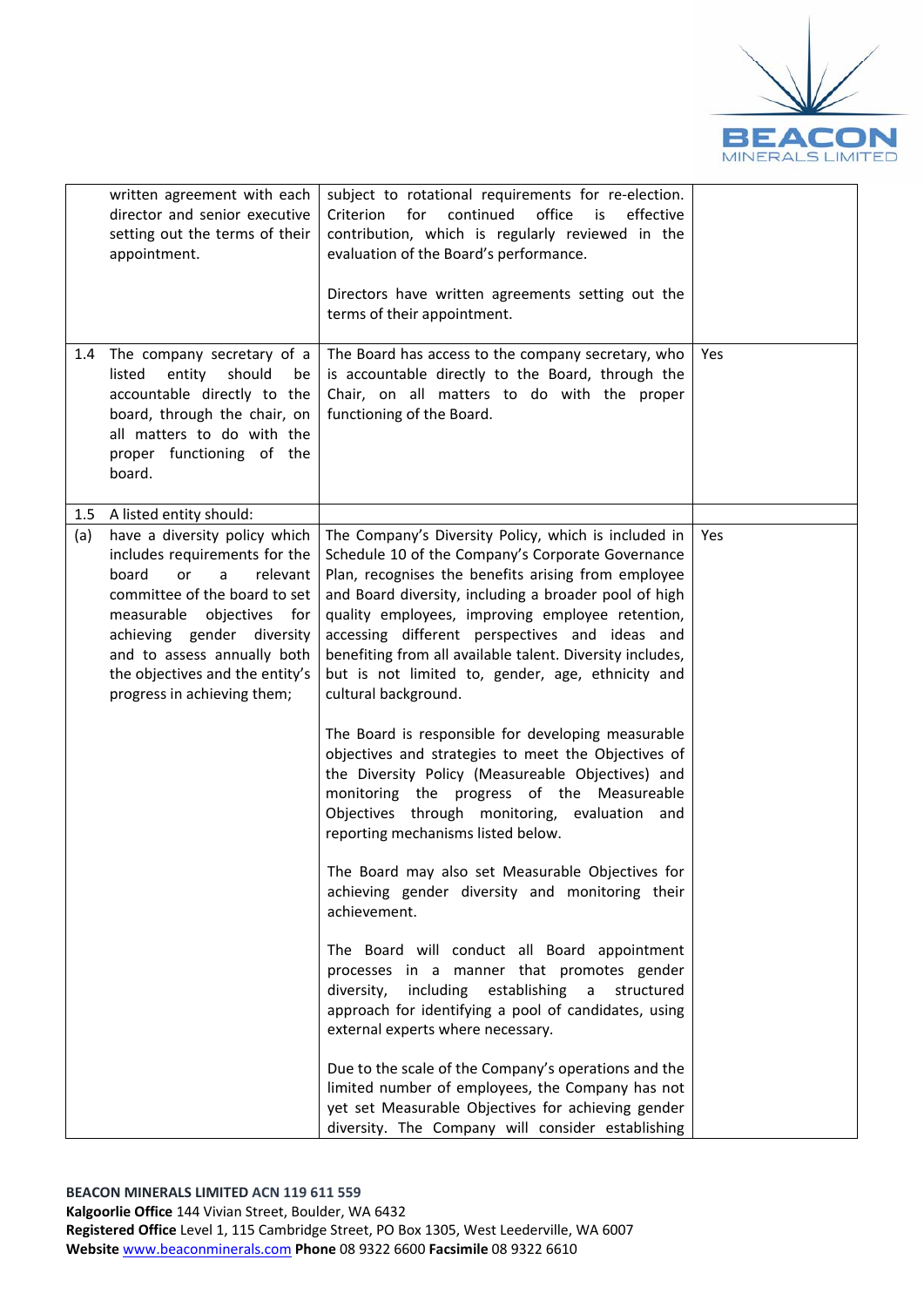

|            |                                                                                                                                                                                                                                                        | measurable objectives as it develops.                                                                                                                                                                                                                                                         |           |
|------------|--------------------------------------------------------------------------------------------------------------------------------------------------------------------------------------------------------------------------------------------------------|-----------------------------------------------------------------------------------------------------------------------------------------------------------------------------------------------------------------------------------------------------------------------------------------------|-----------|
| (b)        | disclose that policy or a<br>summary of it; and                                                                                                                                                                                                        | A copy of the Company's Diversity Policy is included<br>in the Company's Corporate Governance Plan and is<br>available on the "Corporate Governance" page of the<br>Company's website www.beaconminerals.com.au.                                                                              | Yes       |
| (c)        | disclose as at the end of each<br>reporting<br>period<br>the<br>measurable<br>for<br>achieving<br>gender diversity set by the<br>Board in accordance with the<br>entity's diversity policy and its<br>progress towards achieving<br>them and either;   | Due to the limited number of employees, the<br>Company has not yet set measurable objectives for<br>achieving gender diversity. The Company will<br>consider establishing measurable objectives as it<br>develops.                                                                            | <b>No</b> |
|            | (i) the respective portions<br>of men and woman on<br>the board, in senior<br>executive positions and<br>the<br>whole<br>across<br>(including<br>organisation<br>how the<br>entity has<br>defined<br>senior<br>for<br>these<br>executives<br>purposes; | The Company currently comprises of the following<br>percentages of females;<br>33% of the Board<br>$\bullet$<br>0% Senior Management (i)<br>$\bullet$<br>40% of the Company's total workforce<br>$\bullet$<br>the Company does not have any senior<br>(i)<br>executives apart from the Board. | Yes       |
|            | (ii) if the entity is a 'relevant<br>entity'<br>under<br>the<br>Workplace<br>Gender<br>Equality Act, the entity's<br>'Gender<br>most recent<br>Equality Indicators', as<br>defined in and published<br>under the Act.                                  | The Company is not a 'relevant entity' under the<br>Workplace Gender Equality Act.                                                                                                                                                                                                            | N/A       |
| (a)        | 1.6 A listed entity should:<br>have and disclose a process                                                                                                                                                                                             | The Board has adopted a policy to assist in evaluating                                                                                                                                                                                                                                        | Yes       |
|            | for periodically evaluating the<br>performance of the board, its<br>committees and<br>individual<br>directors; and                                                                                                                                     | the performance of senior executives, which is<br>contained in Schedule 6 of its Corporate Governance<br>Plan (Disclosure - Performance Evaluation).                                                                                                                                          |           |
| (b)        | disclose, in relation to each<br>reporting period, whether a<br>performance evaluation was<br>undertaken in the reporting<br>period in accordance with<br>that process.                                                                                | The Company will put a formal process in place as<br>and when the Company's structure justifies it.                                                                                                                                                                                           | No        |
| 1.7<br>(a) | A listed entity should:<br>have and disclose a process                                                                                                                                                                                                 | Due to the Company's structure, it does not yet have                                                                                                                                                                                                                                          | Yes       |
|            |                                                                                                                                                                                                                                                        |                                                                                                                                                                                                                                                                                               |           |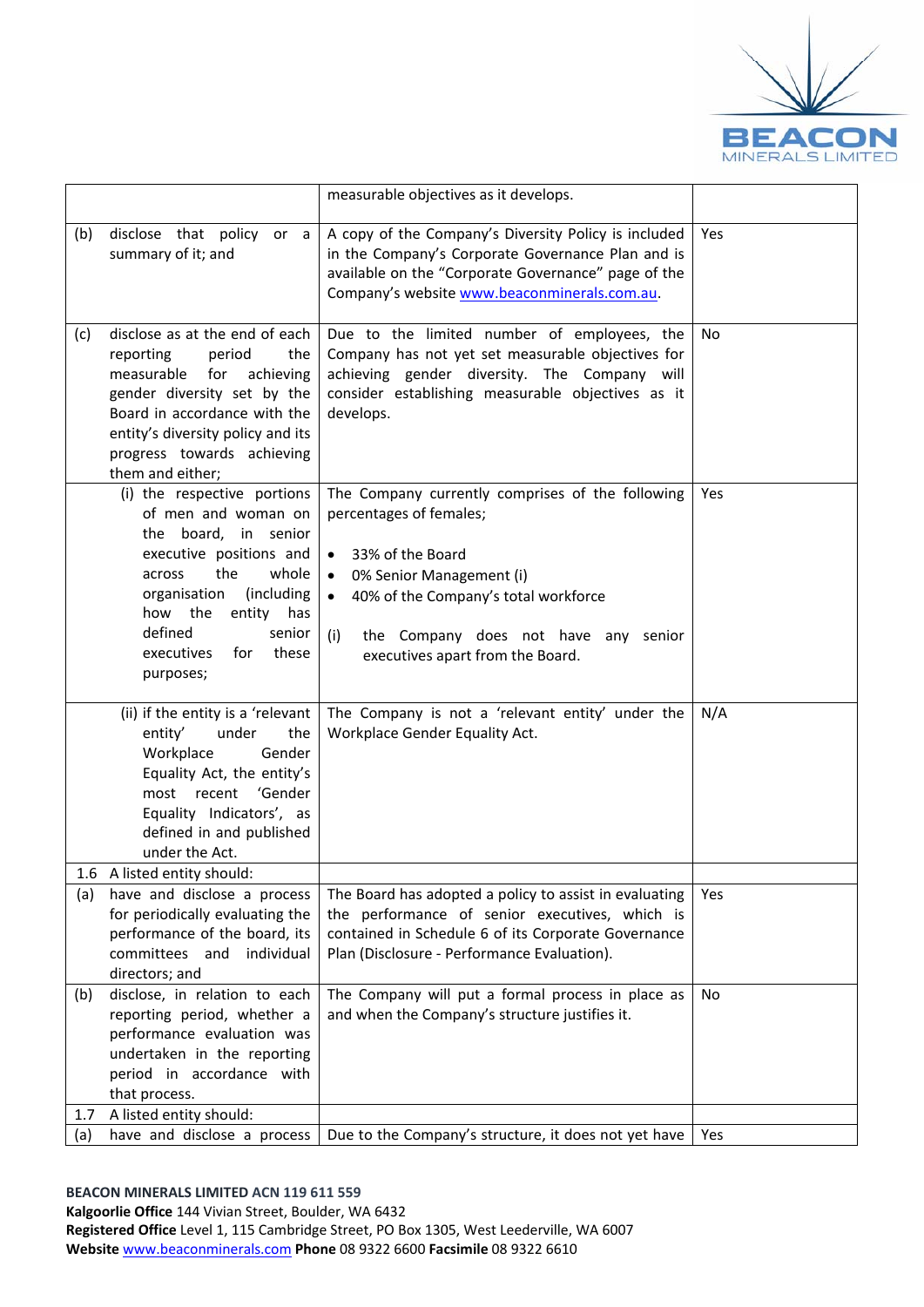

| for periodically evaluating the<br>performance of its senior<br>executives; and<br>disclose, in relation to each<br>(b)                                                                                                       | any senior executives apart from the Board.<br>However, if the Company appoints senior executives<br>in the future, the Board will monitor the performance<br>of those senior executives including measuring actual<br>performance of senior executives against planned<br>performance.<br>See 1.7 (a) | N/A |
|-------------------------------------------------------------------------------------------------------------------------------------------------------------------------------------------------------------------------------|--------------------------------------------------------------------------------------------------------------------------------------------------------------------------------------------------------------------------------------------------------------------------------------------------------|-----|
| reporting period, whether a<br>performance evaluation was<br>undertaken in the reporting<br>period in accordance with<br>that process.                                                                                        |                                                                                                                                                                                                                                                                                                        |     |
| Principal 2: Structure of the board to add value                                                                                                                                                                              |                                                                                                                                                                                                                                                                                                        |     |
|                                                                                                                                                                                                                               | A listed entity should have a board of an appropriate size, composition, skills and commitment to enable it to                                                                                                                                                                                         |     |
| discharge its duties effectively.<br>2.1 The board of a listed entity<br>should                                                                                                                                               |                                                                                                                                                                                                                                                                                                        |     |
| have a nomination committee<br>(a)<br>which;                                                                                                                                                                                  | Given the structure of the Board, the Board has not<br>established a separate nomination committee.                                                                                                                                                                                                    | No. |
| (i)<br>three<br>at<br>least<br>has<br>members, a majority of<br>whom are independent;<br>and                                                                                                                                  | See 2.1 (a).                                                                                                                                                                                                                                                                                           | N/A |
| chaired<br>(ii)<br>by<br>is<br>an<br>independent director                                                                                                                                                                     | See 2.1 (a).                                                                                                                                                                                                                                                                                           | N/A |
| and disclose:                                                                                                                                                                                                                 |                                                                                                                                                                                                                                                                                                        |     |
| of<br>charter<br>the<br>(iii) the<br>committee;                                                                                                                                                                               | The charter of the nomination committee is<br>contained in Schedule 5 of the Company's Corporate<br>Governance Plan and is available on the "Corporate<br>Governance" page of the Company's website<br>www.beaconminerals.com.au                                                                       | Yes |
| (iv) the members of the $\vert$ See 2.1 (a).<br>committee                                                                                                                                                                     |                                                                                                                                                                                                                                                                                                        | N/A |
| as at the end of each<br>(v)<br>reporting period,<br>the<br>number of times the<br>committee<br>met<br>throughout the period<br>the<br>individual<br>and<br>attendances<br>of those<br>members<br>those<br>at<br>meetings; or | See 2.1 (a).                                                                                                                                                                                                                                                                                           | N/A |
| $(b)$ if<br>it does<br>have a<br>not<br>nomination<br>committee,                                                                                                                                                              | Until a nomination committee is established, the<br>Board will undertake the obligations of the                                                                                                                                                                                                        | Yes |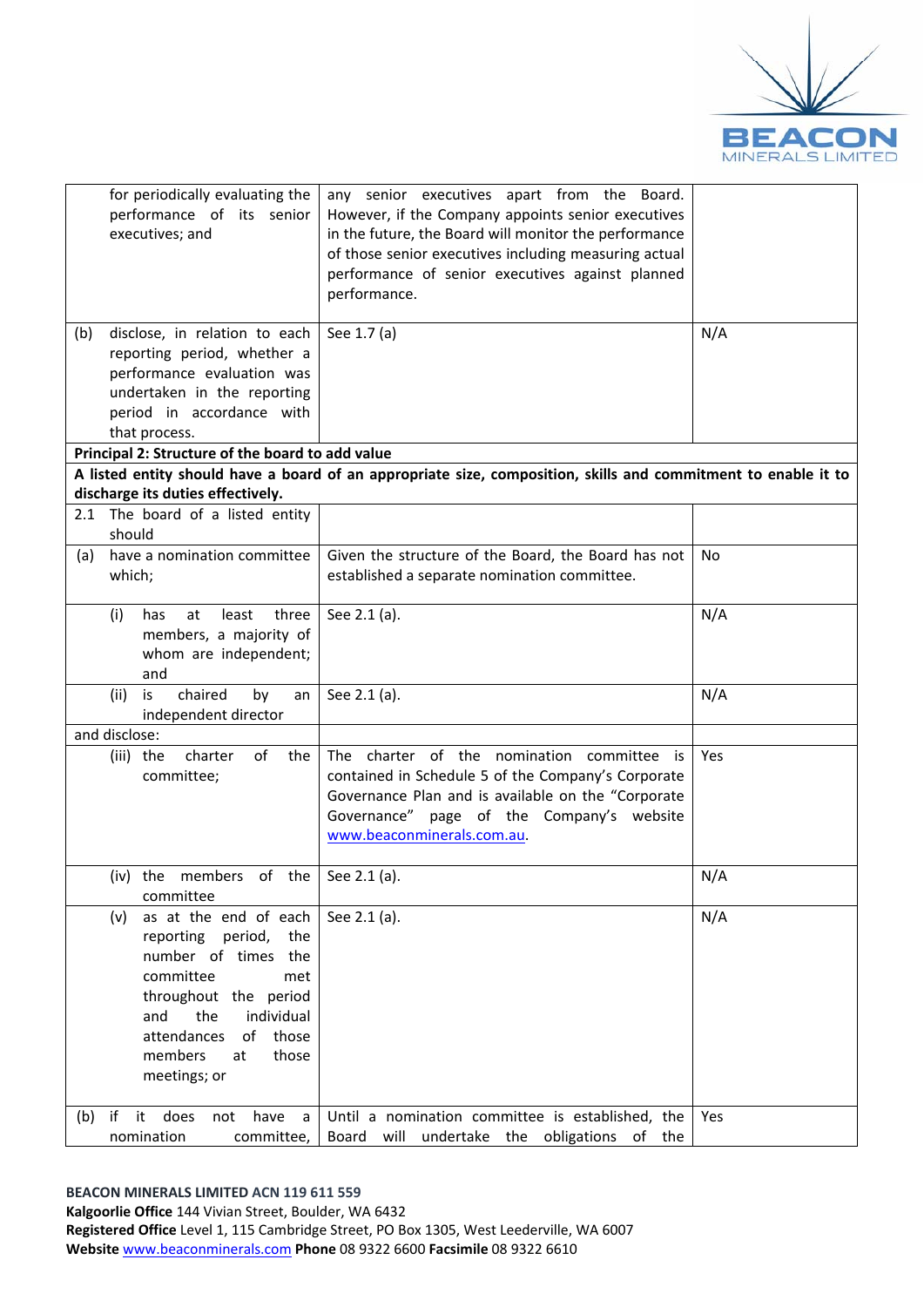

|     | disclose that fact and the<br>processes it employees to<br>address<br>board<br>succession<br>issues and to ensure that the<br>board has the appropriate<br>balance of skills, knowledge,<br>experience,<br>independence<br>and diversity to enable it to<br>discharge its duties<br>and<br>responsibility effectively.                                                                | nomination committee in connection with evaluating<br>the performance of senior executives in accordance<br>with Schedule 6 of its Corporate Governance Plan.                                                                                                                                                                                                                                                                                                                                                                                                                                                                                                                                                          |     |
|-----|---------------------------------------------------------------------------------------------------------------------------------------------------------------------------------------------------------------------------------------------------------------------------------------------------------------------------------------------------------------------------------------|------------------------------------------------------------------------------------------------------------------------------------------------------------------------------------------------------------------------------------------------------------------------------------------------------------------------------------------------------------------------------------------------------------------------------------------------------------------------------------------------------------------------------------------------------------------------------------------------------------------------------------------------------------------------------------------------------------------------|-----|
|     | 2.2 A listed entity should have<br>and disclose a board skills<br>matrix setting out the mix of<br>skills and diversity that the<br>board currently has or is<br>looking to achieve in its<br>membership.                                                                                                                                                                             | The Board has a skills matrix covering the following<br>key areas of knowledge and experience:<br>Mine and Project Development<br>٠<br>Health, Safety and Environment<br>٠<br>Commercial<br>Finance (Accounting)<br>$\bullet$<br>When a Board vacancy occurs, the Nomination<br>Committee identifies the particular skills, diversity,<br>experience and expertise that will best complement<br>Board effectiveness, and then undertakes a process<br>to identify candidates who meet those criteria.                                                                                                                                                                                                                  | Yes |
| (a) | 2.3 A listed entity should disclose:<br>the names of the directors<br>considered by the board to be<br>independent directors;                                                                                                                                                                                                                                                         | The Board considers Sarah Shipway to be an<br>independent director.                                                                                                                                                                                                                                                                                                                                                                                                                                                                                                                                                                                                                                                    | Yes |
| (b) | if a director has an interest,<br>position,<br>association<br>or<br>relationship described in Box<br>2.3 but the board is of the<br>opinion that it does<br>not<br>compromise<br>the<br>independence<br>of<br>the<br>directors, the nature of the<br>interest, position, association<br>or relationship in question<br>and an explanation of why the<br>board is of that opinion; and | The Board distinguishes between the concept of<br>independence, and the issues of conflict of interest or<br>material personal interests which may arise from<br>time to time. Wherever there is an actual or potential<br>conflict of interest or material personal interest, the<br>Board's policies and procedures ensure that:<br>the interest is fully disclosed and the disclosure is<br>$\bullet$<br>recorded in the Board minutes;<br>the relevant director is excluded from all<br>$\bullet$<br>considerations of the matter by the Board; and<br>the relevant director does not receive any<br>$\bullet$<br>segment of the Board papers or other documents<br>in which there is any reference to the matter. | Yes |
| (c) | the length of service of each<br>director.                                                                                                                                                                                                                                                                                                                                            | The name, skills and experience of the directors in<br>office at the date of this Statement, and the period of<br>office of each director, are set out in the Annual                                                                                                                                                                                                                                                                                                                                                                                                                                                                                                                                                   | Yes |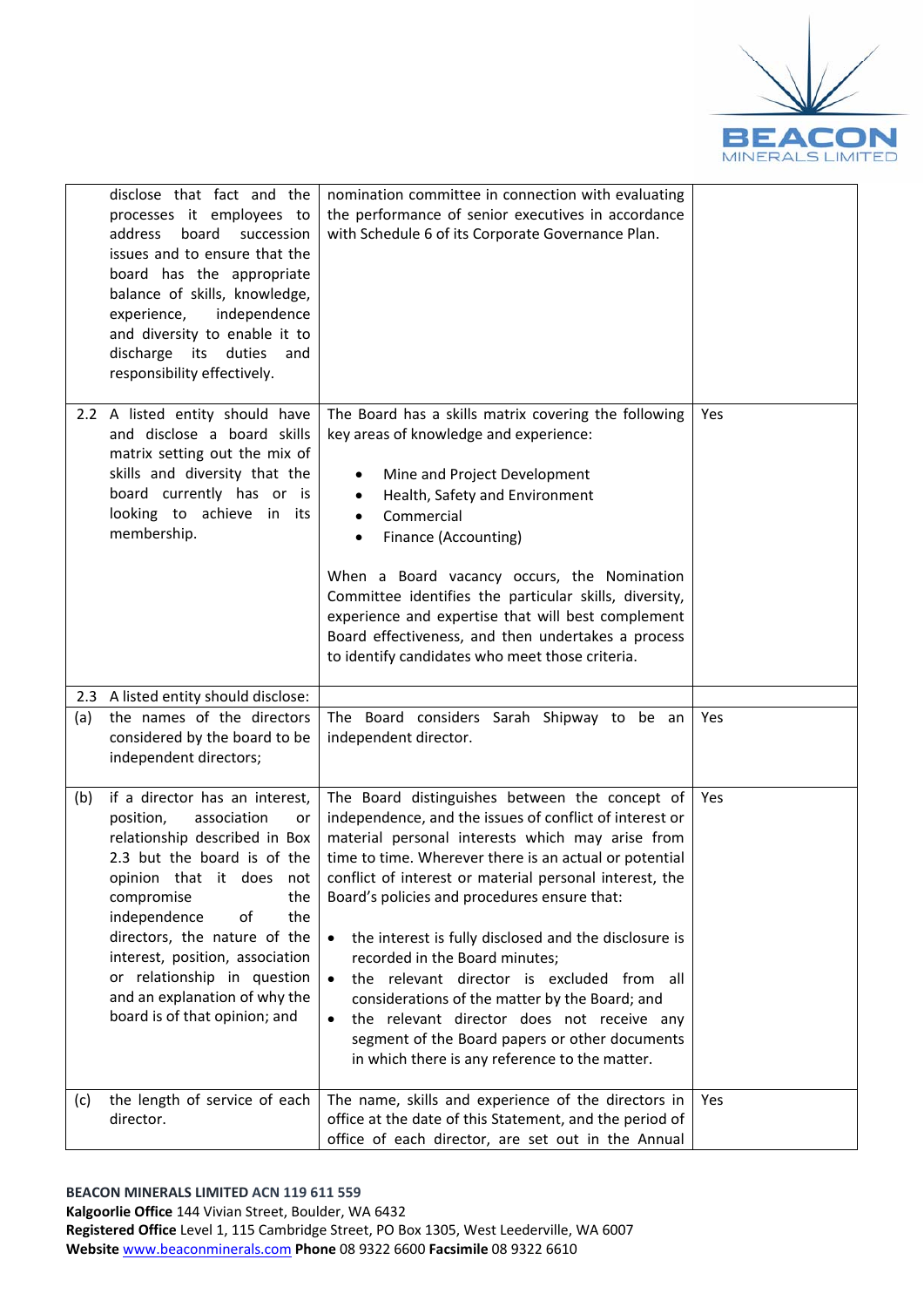

|                                                                                                                                                                                                                                                                                                                     | Report.                                                                                                                                                                                                                                                                                                                                                                                                                                                                                                                                                                                                                                                                                                                                                                                                                                                                                                           |           |
|---------------------------------------------------------------------------------------------------------------------------------------------------------------------------------------------------------------------------------------------------------------------------------------------------------------------|-------------------------------------------------------------------------------------------------------------------------------------------------------------------------------------------------------------------------------------------------------------------------------------------------------------------------------------------------------------------------------------------------------------------------------------------------------------------------------------------------------------------------------------------------------------------------------------------------------------------------------------------------------------------------------------------------------------------------------------------------------------------------------------------------------------------------------------------------------------------------------------------------------------------|-----------|
| A majority of the board of a<br>2.4<br>listed<br>entity<br>should<br>be<br>independent directors                                                                                                                                                                                                                    | The Company's Corporate Governance Plan outlines<br>that the majority of the Board will be comprised of<br>non-executive directors, and where practical, at least<br>50% of the Board will be independent. However, the<br>Board considers that the Company is not currently of<br>a size to justify the expense of an appointment of a<br>majority of independent directors. The current Board<br>structure presently consists of an executive chairman,<br>a managing director and one non-executive director.<br>The Board believes that each of the Directors can<br>make, and do make, quality and independent<br>judgements in the best interests of the Company. Any<br>Director who has a conflict of interest in relation to a<br>particular item of business must declare their conflict<br>and abstain from voting or participating in Board<br>deliberations to which a conflict of interest relates. | No.       |
| 2.5 the chair of the board of a<br>listed entity should be an<br>independent director and, in<br>particular, should not be the<br>same person as the CEO of the<br>entity.                                                                                                                                          | Mr Geoffrey Greenhill is the Executive Chairman and<br>is a not an Independent Director.<br>The Company's Corporate Governance Plan provides<br>that the Chairman, where practical, should be a non-<br>executive Director.<br>The Board considers that the Company is not<br>currently of a size to require an independent<br>Chairman. This will be reviewed as the Company<br>develops.                                                                                                                                                                                                                                                                                                                                                                                                                                                                                                                        | <b>No</b> |
| 2.6 A listed entity should have a<br>program for inducting new<br>directors and provide<br>professional<br>appropriate<br>development opportunities for<br>directors<br>develop<br>to<br>and<br>maintain<br>the<br>skills<br>and<br>knowledge needed to perform<br>directors<br>their<br>role<br>as<br>effectively. | The Board<br>provides an appropriate induction<br>program for new directors, which includes onsite<br>visits to operations.<br>Directors have available to them opportunities for<br>professional development.                                                                                                                                                                                                                                                                                                                                                                                                                                                                                                                                                                                                                                                                                                    | Yes       |
| Principle 3: Act ethically and responsibly                                                                                                                                                                                                                                                                          |                                                                                                                                                                                                                                                                                                                                                                                                                                                                                                                                                                                                                                                                                                                                                                                                                                                                                                                   |           |
| A listed entity should act ethically and responsibly.                                                                                                                                                                                                                                                               |                                                                                                                                                                                                                                                                                                                                                                                                                                                                                                                                                                                                                                                                                                                                                                                                                                                                                                                   |           |
| 3.1 A listed entity should:<br>(a) have a code of conduct for its                                                                                                                                                                                                                                                   |                                                                                                                                                                                                                                                                                                                                                                                                                                                                                                                                                                                                                                                                                                                                                                                                                                                                                                                   |           |
| directors, senior executive and                                                                                                                                                                                                                                                                                     | The Company's Code of Conduct, which is included in<br>Schedule 2 of the Company's Corporate Governance                                                                                                                                                                                                                                                                                                                                                                                                                                                                                                                                                                                                                                                                                                                                                                                                           | Yes       |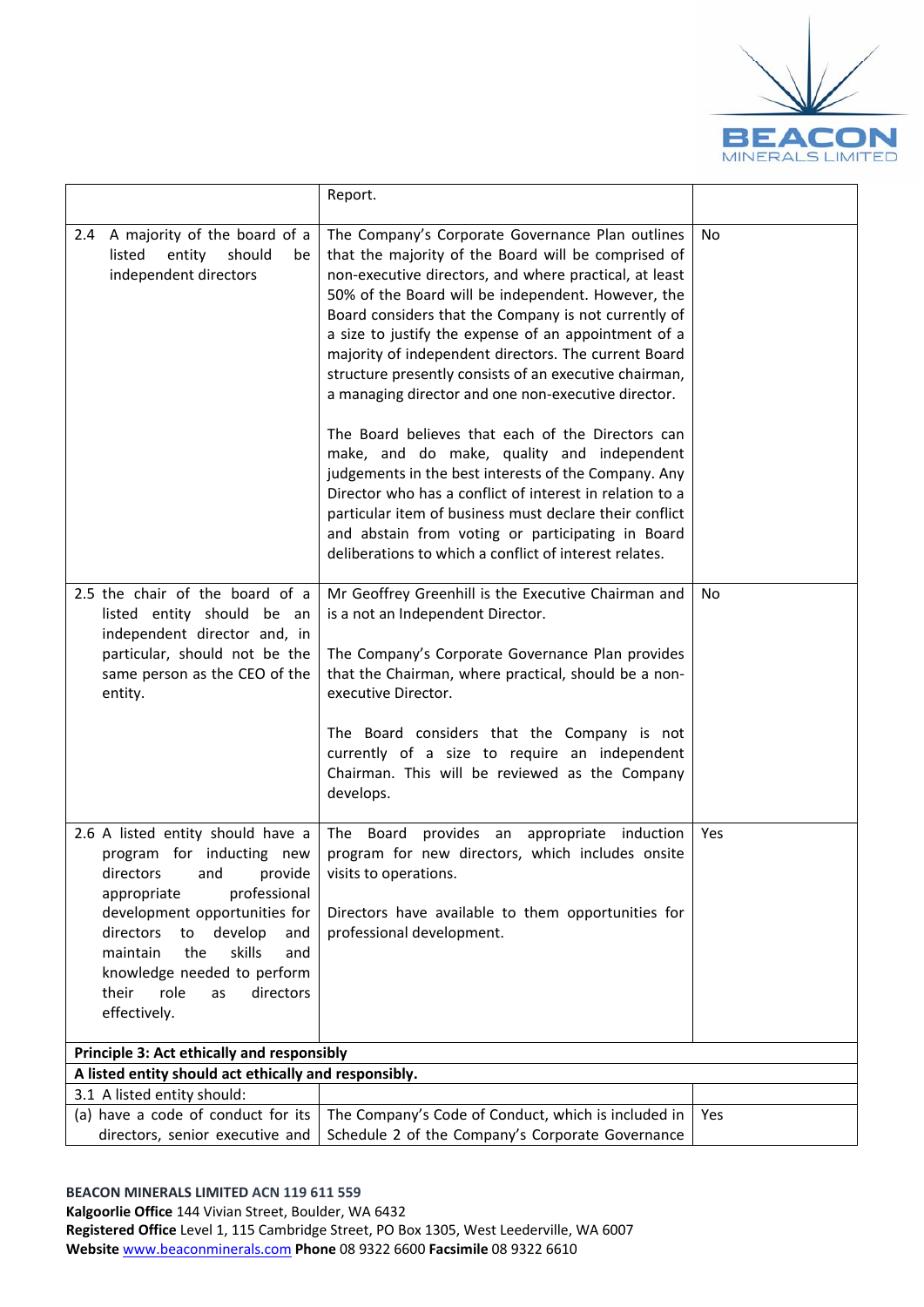

| employees; and                                                                                                                                                                                                                                                   | Plan, aims to encourage the appropriate standards of<br>conduct and behaviour of the directors, officers and<br>employees of the Company.                                                                                        |            |
|------------------------------------------------------------------------------------------------------------------------------------------------------------------------------------------------------------------------------------------------------------------|----------------------------------------------------------------------------------------------------------------------------------------------------------------------------------------------------------------------------------|------------|
| (b) disclose<br>that<br>code<br><b>or</b><br>a<br>summary of it.                                                                                                                                                                                                 | A copy of the Company's Code of Conduct is<br>contained in the Company's Corporate Governance<br>Plan and is available on the "Corporate Governance"<br>of<br>the<br>Company's<br>website,<br>page<br>www.beaconminerals.com.au. | Yes        |
| Principle 4: Safeguard integrity in corporate reporting                                                                                                                                                                                                          |                                                                                                                                                                                                                                  |            |
| its corporate reporting.                                                                                                                                                                                                                                         | A listed entity should have formal and rigorous processes that independently verify and safeguard the integrity of                                                                                                               |            |
| 4.1 the board of a listed entity<br>should:                                                                                                                                                                                                                      |                                                                                                                                                                                                                                  |            |
| audit<br>committee<br>(a) have<br>an<br>which:                                                                                                                                                                                                                   | The Board considers that the Company is not<br>currently of a size to justify the formation of separate<br>or special committees at this time.                                                                                   | <b>No</b>  |
| three<br>(i)<br>least<br>has<br>at<br>members, all of whom are<br>non-executive<br>directors<br>and a majority of whom<br>are independent directors;<br>and                                                                                                      | See 4.1 (a)                                                                                                                                                                                                                      | N/A        |
| chaired<br>by<br>(ii)<br>is<br>an<br>independent director, who<br>is not the chair of the<br>board,                                                                                                                                                              | See 4.1 (a)                                                                                                                                                                                                                      | N/A        |
| and disclose:                                                                                                                                                                                                                                                    |                                                                                                                                                                                                                                  |            |
| of<br>charter<br>the<br>(iii) the<br>committee;                                                                                                                                                                                                                  | A formal Audit and Risk Committee Charter has been<br>adopted by the Company, which is contained in<br>Schedule 3 of the Company's Corporate Governance<br>Plan.                                                                 | Yes        |
| (iv) the relevant qualifications<br>and experience of the<br>members<br>of<br>the<br>committee; and                                                                                                                                                              | See 4.1 (a)                                                                                                                                                                                                                      | N/A        |
| relation<br>each<br>in<br>to<br>(v)<br>reporting<br>period,<br>the<br>number<br>of<br>times<br>the<br>committee<br>met<br>throughout the period and<br>the individual attendances<br>of the members at those<br>meetings; or<br>(b) if it does not have an audit | See 4.1 (a)<br>The Board as a whole is able to address the                                                                                                                                                                       | N/A<br>Yes |
|                                                                                                                                                                                                                                                                  |                                                                                                                                                                                                                                  |            |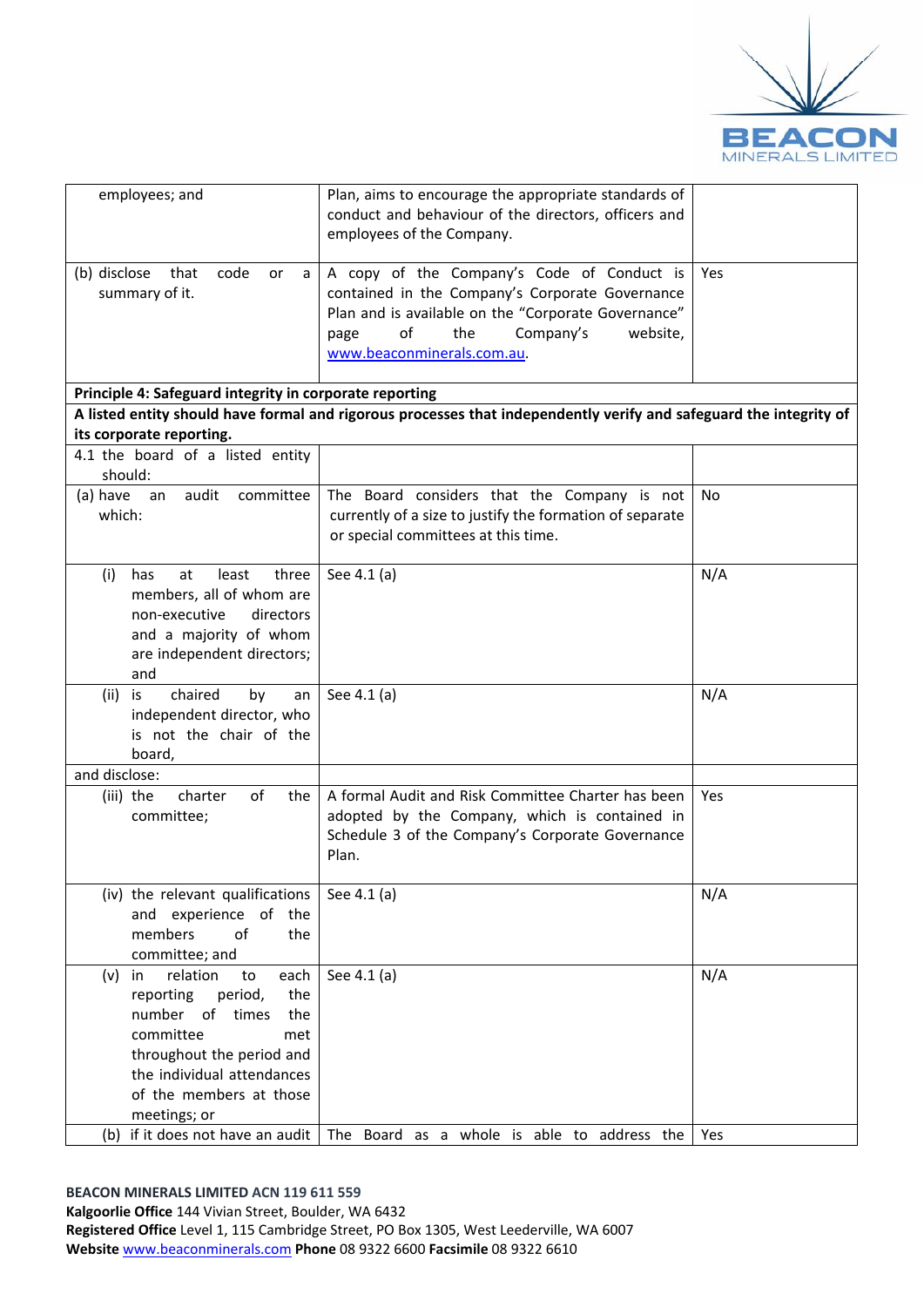

| committee, disclose that<br>fact and the processes it<br>employs<br>that<br>independently verify and<br>safeguard the integrity of<br>its corporate reporting,<br>including the processes for<br>appointment<br>the<br>and<br>removal of the external<br>auditor and the rotation of<br>the audit engagement.                                                                                                                                                                                                                                                                                                                                        | governance aspects of the full scope of the<br>Company's activities and to ensure that it adheres to<br>appropriate ethical standards. In particular, the full<br>Board considers those matters that would usually be<br>the responsibility of an audit committee and a<br>nomination committee. The Board considers that, at<br>this stage, no efficiencies or other benefits would be<br>gained by establishing a separate audit committee or<br>a separate nomination committee. |     |
|------------------------------------------------------------------------------------------------------------------------------------------------------------------------------------------------------------------------------------------------------------------------------------------------------------------------------------------------------------------------------------------------------------------------------------------------------------------------------------------------------------------------------------------------------------------------------------------------------------------------------------------------------|-------------------------------------------------------------------------------------------------------------------------------------------------------------------------------------------------------------------------------------------------------------------------------------------------------------------------------------------------------------------------------------------------------------------------------------------------------------------------------------|-----|
| 4.2 The board of a listed entity<br>should, before it approves the<br>entity's financial statements<br>for a financial period, receive<br>from its CEO and CFO a<br>declaration that, in their<br>opinion, the financial records<br>of the entity have been<br>properly maintained and that<br>financial<br>statements<br>the<br>comply with the appropriate<br>accounting standards and give<br>a true and fair view of the<br>financial<br>position<br>and<br>performance of the entity and<br>that the opinion has been<br>formed on the basis of a sound<br>system of risk management<br>and internal control which is<br>operating effectively. | The Board will seek the relevant assurance from the<br>chief executive officer and chief financial officer (or<br>their equivalents) at the relevant time.                                                                                                                                                                                                                                                                                                                          | Yes |
| 4.3 A listed entity that has an AGM<br>should ensure that its external<br>auditor attends its AGM and is<br>available to answer questions<br>from security holders relevant<br>to the audit.                                                                                                                                                                                                                                                                                                                                                                                                                                                         | The<br>senior<br>partner<br>(or<br>his<br>engagement<br>representative) of the Company's external auditor,<br>William Buck, attends the Company's annual general<br>meeting and is available to answer questions from<br>shareholders about the audit.<br>The Chairman advises the shareholders of this at the<br>commencement of each annual general meeting.                                                                                                                      | Yes |
| Principal 5: Make timely and balanced disclosure.                                                                                                                                                                                                                                                                                                                                                                                                                                                                                                                                                                                                    |                                                                                                                                                                                                                                                                                                                                                                                                                                                                                     |     |
|                                                                                                                                                                                                                                                                                                                                                                                                                                                                                                                                                                                                                                                      | A listed entity should make timely and balanced disclosure of all matters concerning it that a reasonable person<br>would expect to have a material effect on the price or value of its securities.                                                                                                                                                                                                                                                                                 |     |
| 5.1 A listed entity should                                                                                                                                                                                                                                                                                                                                                                                                                                                                                                                                                                                                                           |                                                                                                                                                                                                                                                                                                                                                                                                                                                                                     |     |
| (a) have a written policy for<br>complying with its continuous<br>disclosure obligations under                                                                                                                                                                                                                                                                                                                                                                                                                                                                                                                                                       | The Company's Continuous Disclosure Policy, which is<br>contained in Schedule 7 of the Company's Corporate<br>Governance Plan, is designed to ensure the                                                                                                                                                                                                                                                                                                                            | Yes |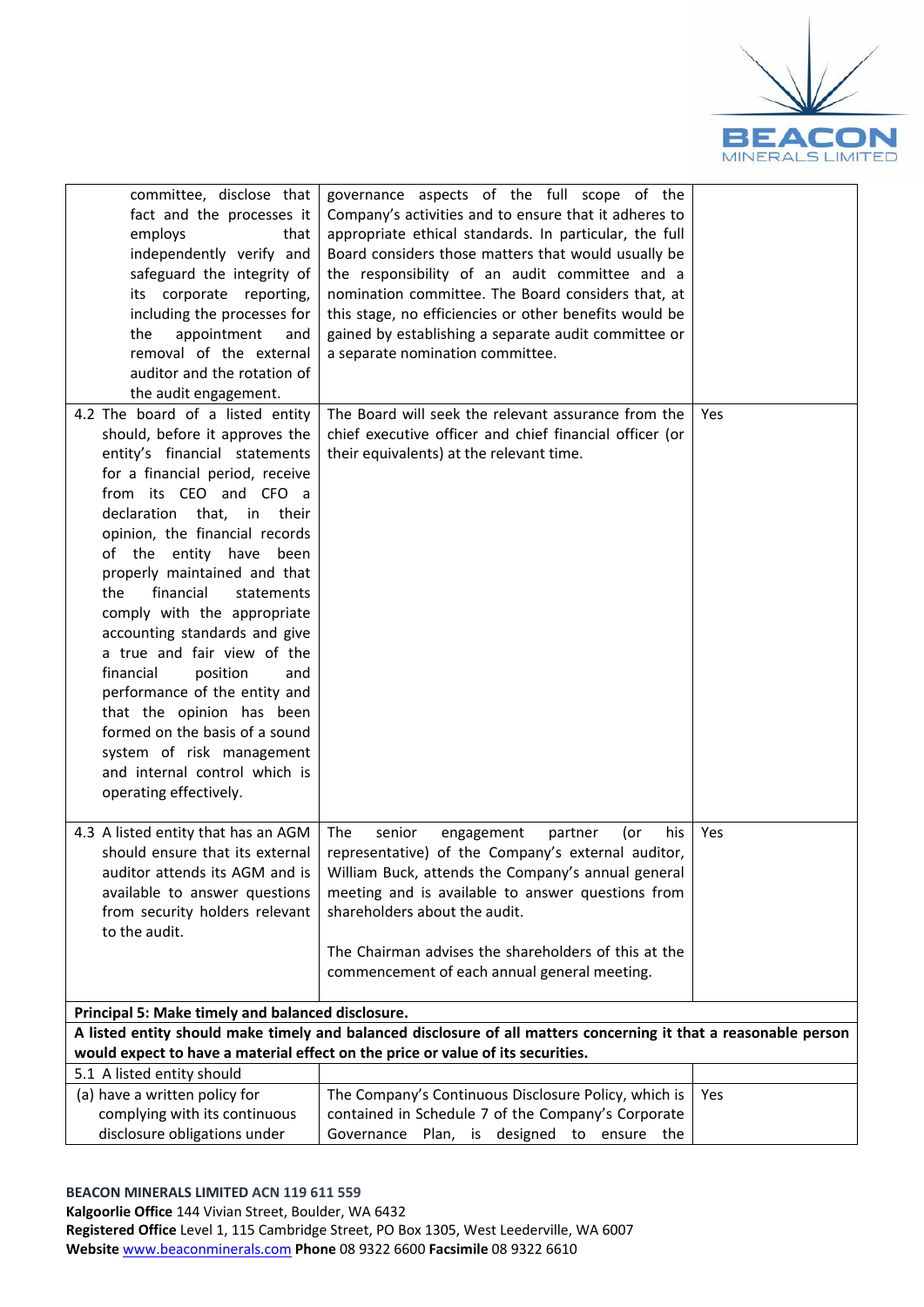

| the Listing Rules; and                                                                                                                                                                                                                                     | compliance with ASX Listing Rule disclosure.                                                                                                                                                                                                                                                                                                                                                                                                                                                                                                                                                               |     |  |
|------------------------------------------------------------------------------------------------------------------------------------------------------------------------------------------------------------------------------------------------------------|------------------------------------------------------------------------------------------------------------------------------------------------------------------------------------------------------------------------------------------------------------------------------------------------------------------------------------------------------------------------------------------------------------------------------------------------------------------------------------------------------------------------------------------------------------------------------------------------------------|-----|--|
| (b) disclose that policy or a<br>summary of it.                                                                                                                                                                                                            | A copy of the Company's Continuous Disclosure<br>Policy is contained in the Company's Corporate<br>Governance Plan and is available on the "Corporate<br>Governance" page of the Company's website,<br>www.beaconminerals.com.au                                                                                                                                                                                                                                                                                                                                                                           | Yes |  |
| Principle 6: Respect the rights of security holders                                                                                                                                                                                                        | A listed entity should respect the rights of its security holders by providing them with appropriate information and                                                                                                                                                                                                                                                                                                                                                                                                                                                                                       |     |  |
| facilities to allow them to exercise those rights effectively.                                                                                                                                                                                             |                                                                                                                                                                                                                                                                                                                                                                                                                                                                                                                                                                                                            |     |  |
| 6.1 A listed entity should provide<br>information about itself and its<br>governance to investors via its<br>website.                                                                                                                                      | The<br>adopted<br>Company<br>has<br>$\mathsf{a}$<br>Shareholder<br>Communications Strategy, contained in Schedule 11<br>of the Company's Corporate Governance Plan, which<br>aims to ensure that the shareholders of the Company<br>are informed of all major developments affecting the<br>Company's state of affairs.                                                                                                                                                                                                                                                                                    | Yes |  |
| 6.2 A listed entity should design<br>and implement an investor<br>relations program to facilitate<br>effective<br>two-way<br>communication with investors.                                                                                                 | Shareholders<br>able<br>send<br>to<br>and<br>receive<br>are<br>to/from<br>communications<br>Beacon<br>Minerals<br>electronically.                                                                                                                                                                                                                                                                                                                                                                                                                                                                          | Yes |  |
| 6.3 A listed entity should disclose<br>the policies and processes it<br>has in place to facilitate and<br>encourage participation<br>at<br>meetings of security holders.                                                                                   | Shareholders are encouraged to participate in<br>shareholder meetings to ensure a high level of<br>accountability and identification with the Company's<br>strategies and goals. Important issues are presented<br>to shareholders as separate resolutions.<br>Shareholders who are unable to attend a shareholder<br>meeting may vote by appointing a proxy using the<br>form included with the Notice of Meeting. Further,<br>shareholders are also invited to submit questions in<br>advance of the shareholder meeting so that the<br>Company can ensure those issues are addressed at<br>the meeting. | Yes |  |
| 6.4 A listed entity should give<br>security holders the option to<br>receive<br>communications<br>from,<br>and<br>send<br>communications to, the entity<br>security<br>and<br>its<br>registry<br>electronically.<br>Principle 7: Recognise and manage risk | Shareholders<br>have<br>the<br>option<br>to<br>receive<br>communications from, and send communications to,<br>the Company and its share registry.                                                                                                                                                                                                                                                                                                                                                                                                                                                          | Yes |  |
| A listed entity should establish a sound risk management framework and periodically review the effectiveness of                                                                                                                                            |                                                                                                                                                                                                                                                                                                                                                                                                                                                                                                                                                                                                            |     |  |
| that framework.                                                                                                                                                                                                                                            |                                                                                                                                                                                                                                                                                                                                                                                                                                                                                                                                                                                                            |     |  |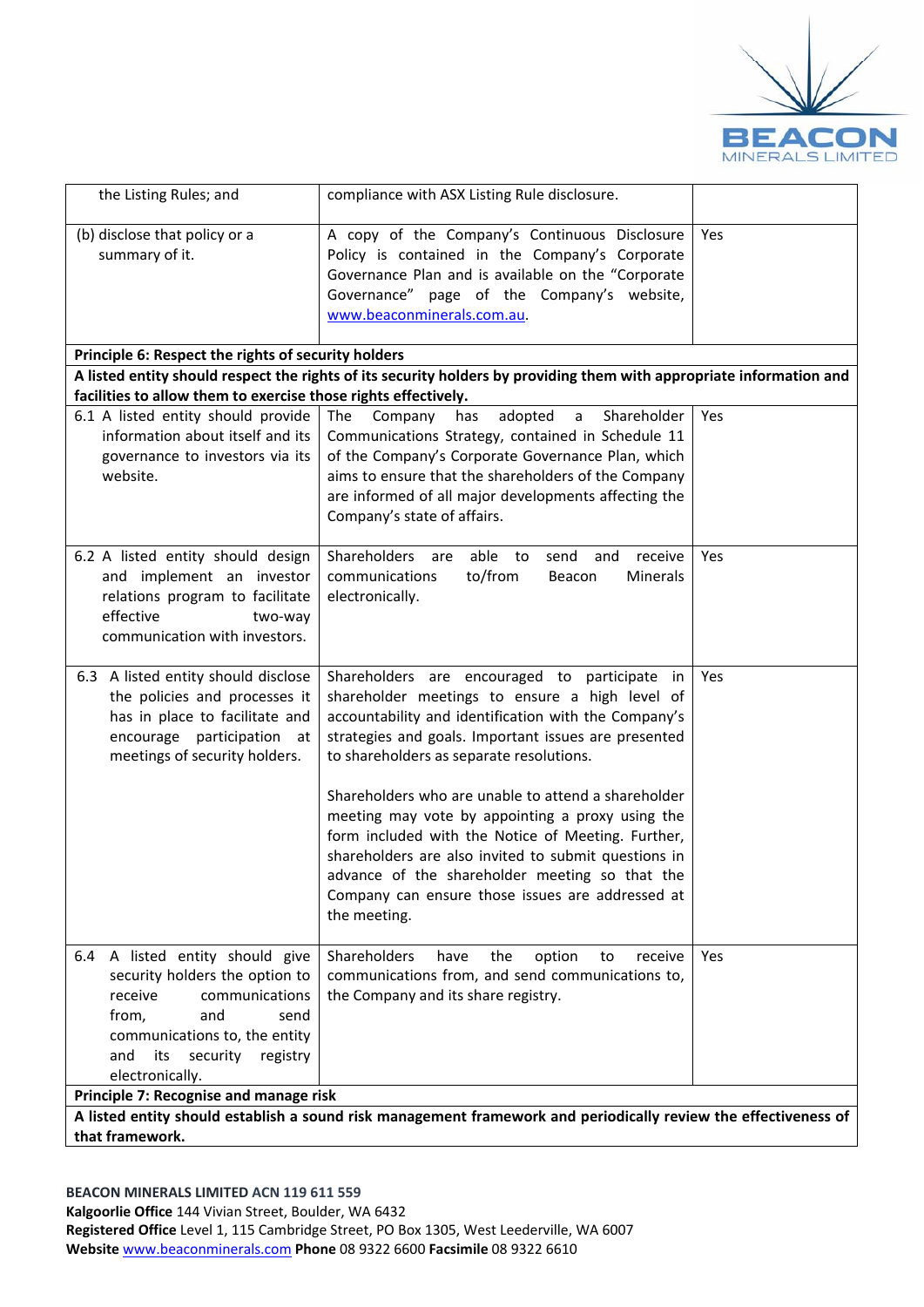

| 7.1 The board of a listed entity<br>should:                                                                                                                                                                  |                                                                                                                                                                                                                 |     |
|--------------------------------------------------------------------------------------------------------------------------------------------------------------------------------------------------------------|-----------------------------------------------------------------------------------------------------------------------------------------------------------------------------------------------------------------|-----|
| committee<br>have<br>(a)<br>a<br>or<br>committees to oversee risk,<br>each of which:                                                                                                                         | Given that the Company's current size and the<br>structure of the Board, the Board has not established<br>a separate risk committee.                                                                            | No  |
| (i) has<br>least<br>three<br>at<br>members, a majority of<br>whom are independent<br>directors; and                                                                                                          | See 7.1 (a)                                                                                                                                                                                                     | N/A |
| $(ii)$ is<br>chaired<br>by<br>an<br>independent director,                                                                                                                                                    | See 7.1 (a)                                                                                                                                                                                                     | N/A |
| and disclose<br>of<br>(iii)the<br>charter<br>the<br>committee;                                                                                                                                               | A copy of the Company's Audit and Risk Committee<br>Charter is contained in the Company's Corporate<br>Governance Plan and is available on the "Corporate                                                       | Yes |
|                                                                                                                                                                                                              | Governance" page of the Company's website,<br>www.beaconminerals.com.au.                                                                                                                                        |     |
| of the<br>(iv)the members<br>committee; and                                                                                                                                                                  | See 7.1 (a)                                                                                                                                                                                                     | N/A |
| (v) as at the end of each<br>reporting<br>period,<br>the<br>number of times<br>the<br>committee<br>met<br>throughout the period and<br>the individual attendances<br>of the members at those<br>meetings; or | See 7.1 (a)                                                                                                                                                                                                     | N/A |
| (b) if it does not have a risk<br>committee or committees<br>that satisfy (a) above,<br>disclose that fact and the<br>processes it employs for<br>overseeing the entity's risk<br>management framework.      | The Board will carry out the duties of the risk<br>committee in accordance with the formal terms of<br>reference set out in the Company's Corporate<br>Governance Plan.                                         | Yes |
| 7.2 The Board or a committee of<br>the board should:                                                                                                                                                         |                                                                                                                                                                                                                 |     |
| (a) review the entity's risk<br>management framework<br>at least annually to satisfy<br>itself that it continues to<br>be sound; and                                                                         | The Board is responsible for determining the<br>Company's "risk profile" and is responsible for<br>overseeing and approving risk management strategy<br>and policies, internal compliance and internal control. | Yes |
| (b) disclose, in relation<br>to                                                                                                                                                                              | The Board considers the entity's risk at each Board                                                                                                                                                             | Yes |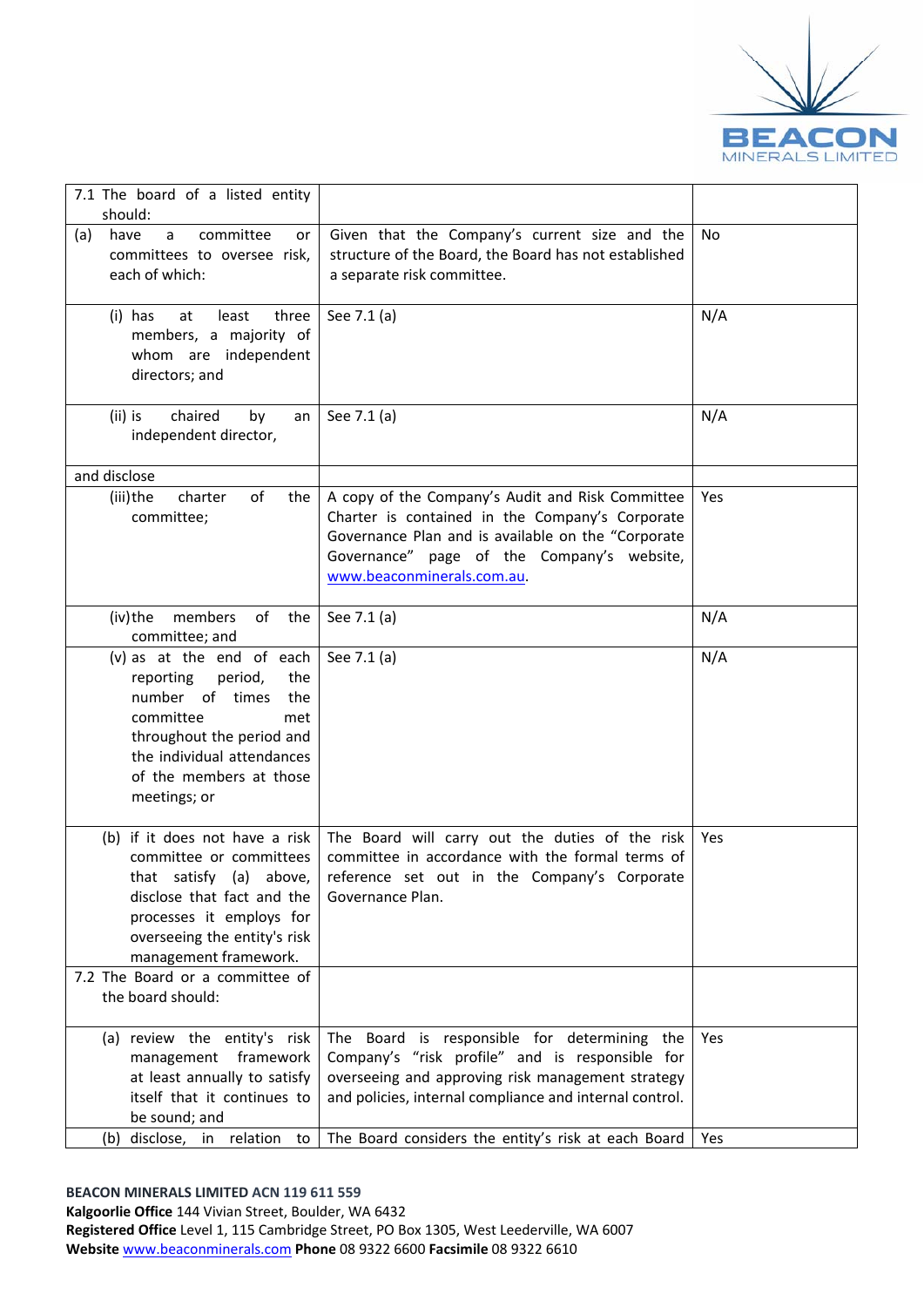

| reporting<br>period,<br>each<br>whether such a review has<br>taken place.                                                                                                                                                                        | meeting.                                                                                                                                                                                                                            |           |
|--------------------------------------------------------------------------------------------------------------------------------------------------------------------------------------------------------------------------------------------------|-------------------------------------------------------------------------------------------------------------------------------------------------------------------------------------------------------------------------------------|-----------|
| 7.3 A listed entity should disclose:                                                                                                                                                                                                             |                                                                                                                                                                                                                                     |           |
| (a) if it has an internal audit<br>function, how the function<br>is structured and what role<br>it performs; or                                                                                                                                  | The Board considers that the Company is not<br>currently of a size to justify the formation of separate<br>internal audit committee.                                                                                                | <b>No</b> |
| (b) if it does not have an<br>internal audit function,<br>fact<br>that<br>and<br>the<br>processes it employs for<br>evaluating and continually<br>improving<br>the<br>effectiveness of its risk<br>management and internal<br>control processes. | See 7.3 (a)<br>The Risk Management policy, Schedule 8 of the<br>Company's Corporate Governance Plan, sets out the<br>Company's risk management review and internal<br>compliance and control procedure.                             | N/A       |
| 7.4 A listed entity should disclose<br>whether it has any material<br>exposure<br>to<br>economic,<br>environmental<br>and<br>social<br>sustainability risks and, if it<br>does, how it manages or<br>intends to manage those risks.              | The Company identifies and manages material<br>exposures to economic, environmental and social<br>sustainability risks in a manner consistent with its<br>Risk Management policy set out in the Corporate<br>Governance Plan.       | Yes       |
| <b>Principal 8: Remunerate fairly and responsibly</b>                                                                                                                                                                                            |                                                                                                                                                                                                                                     |           |
| interests with the creation of value for security holders.                                                                                                                                                                                       | A listed entity should pay director remuneration sufficient to attract and retain high quality directors and design<br>its executive remuneration to attract, retain and motivate high quality senior executives and to align their |           |
| 8.1 The board of a listed entity<br>should:                                                                                                                                                                                                      |                                                                                                                                                                                                                                     |           |
| (a) have a remuneration<br>committee which:                                                                                                                                                                                                      | Given that the current size and structure of the<br>Board, the Board has not established a separate<br>remuneration committee.                                                                                                      | <b>No</b> |
| has at least three<br>(i)<br>members, a majority<br>of whom are<br>independent directors;<br>and                                                                                                                                                 | See 8.1 (a)                                                                                                                                                                                                                         | N/A       |
| chaired<br>$(ii)$ is<br>by<br>an<br>independent director,                                                                                                                                                                                        | See 8.1 (a)                                                                                                                                                                                                                         | N/A       |
| and disclose:                                                                                                                                                                                                                                    |                                                                                                                                                                                                                                     |           |
| the charter of the<br>(iii)                                                                                                                                                                                                                      | A formal Remuneration Committee Charter has been                                                                                                                                                                                    | Yes       |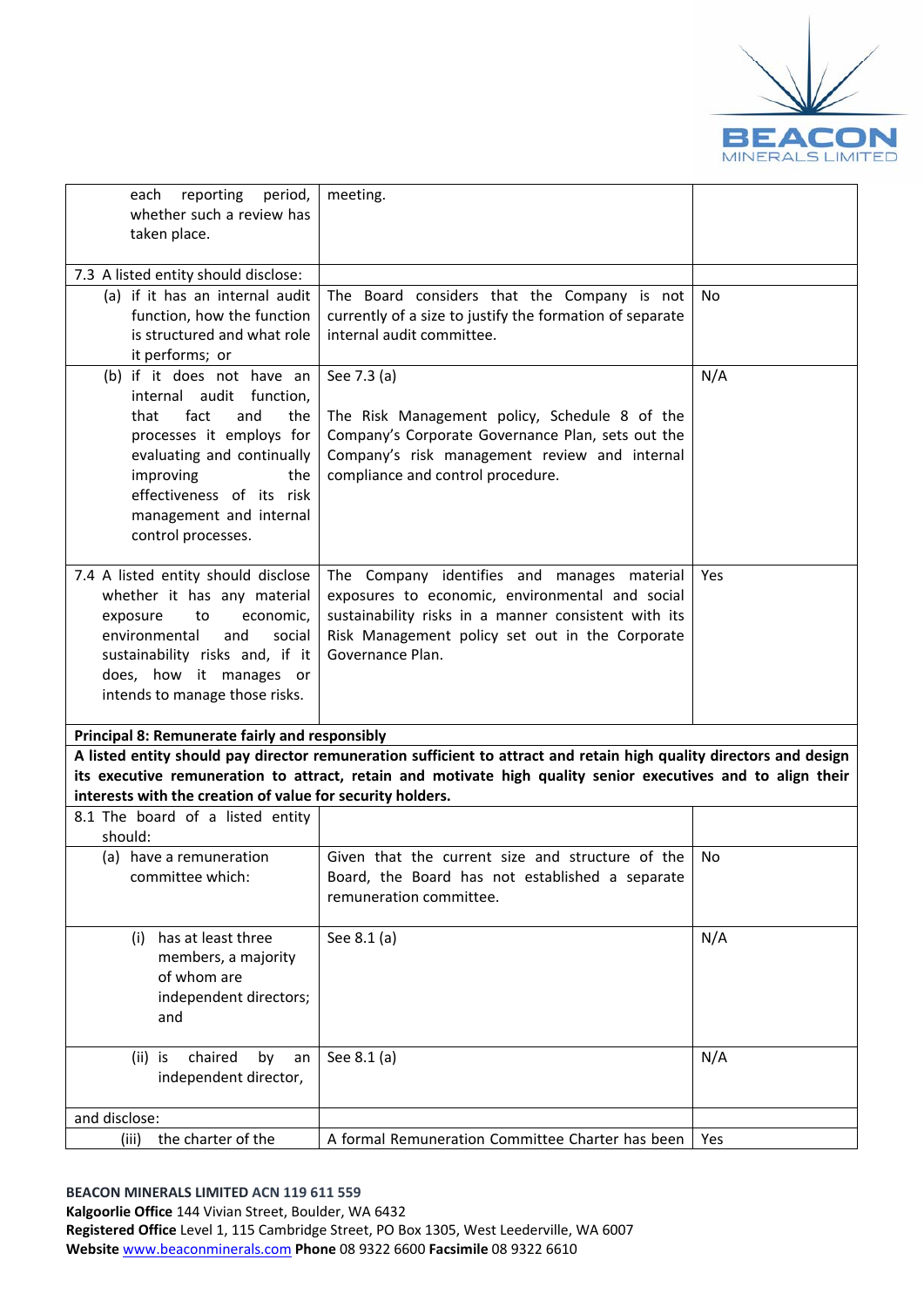

| committee;                                                                                                                                                                                                                                                                                         | adopted by the Company, which is contained in<br>Schedule 4 of the Company's Corporate Governance<br>Plan.                                                                                                                                                                                                                                                                                                                                                                                                                                                                                                                                                                                                                                                                                                                                                 |     |
|----------------------------------------------------------------------------------------------------------------------------------------------------------------------------------------------------------------------------------------------------------------------------------------------------|------------------------------------------------------------------------------------------------------------------------------------------------------------------------------------------------------------------------------------------------------------------------------------------------------------------------------------------------------------------------------------------------------------------------------------------------------------------------------------------------------------------------------------------------------------------------------------------------------------------------------------------------------------------------------------------------------------------------------------------------------------------------------------------------------------------------------------------------------------|-----|
| the members of the<br>(iv)<br>committee; and                                                                                                                                                                                                                                                       | See 8.1 (a)                                                                                                                                                                                                                                                                                                                                                                                                                                                                                                                                                                                                                                                                                                                                                                                                                                                | N/A |
| as at the end of each<br>(v)<br>reporting period, the<br>number of times the<br>committee<br>met<br>throughout the period<br>and the<br>individual<br>attendances of the<br>members<br>at<br>those<br>meetings; or                                                                                 | See 8.1 (a)                                                                                                                                                                                                                                                                                                                                                                                                                                                                                                                                                                                                                                                                                                                                                                                                                                                | N/A |
| (b) if it does not have a<br>remuneration committee,<br>disclose that fact and the<br>processes it employs for<br>setting the level and<br>composition of<br>remuneration for directors<br>and senior executives and<br>ensuring that such<br>remuneration is<br>appropriate and not<br>excessive. | Until a Remuneration Committee is established, the<br>Board will carry out the duties of the Remuneration<br>Committee in accordance with the formal terms of<br>reference of the Remuneration set out in the<br>Company's Corporate Governance Plan.                                                                                                                                                                                                                                                                                                                                                                                                                                                                                                                                                                                                      | Yes |
| 8.2 A<br>listed<br>entity<br>should<br>separately disclose its policies<br>and practices regarding the<br>remuneration of non-executive<br>directors<br>and<br>the<br>remuneration of executive<br>directors and other senior<br>executives.                                                       | Executive Directors remuneration packages may<br>comprise of:<br>fixed salary;<br>$\bullet$<br>performance based bonuses;<br>$\bullet$<br>participation in any share/option scheme; and,<br>٠<br>statutory superannuation.<br>Independent non-executive directors receive fixed<br>directors fees only, and do not participate in any<br>performance-based remuneration. Fixed director's<br>fees may be paid in the form of cash, share options or<br>a combination of both. Share options are issued on<br>similar terms to previous issues by the entity and are<br>considered to be in lieu of cash, not based on<br>performance of the entity.<br>Full<br>remuneration<br>disclosure,<br>including<br>superannuation entitlements have been included in<br>the Director's Report and will be provided by the<br>Company in its future annual reports. | Yes |